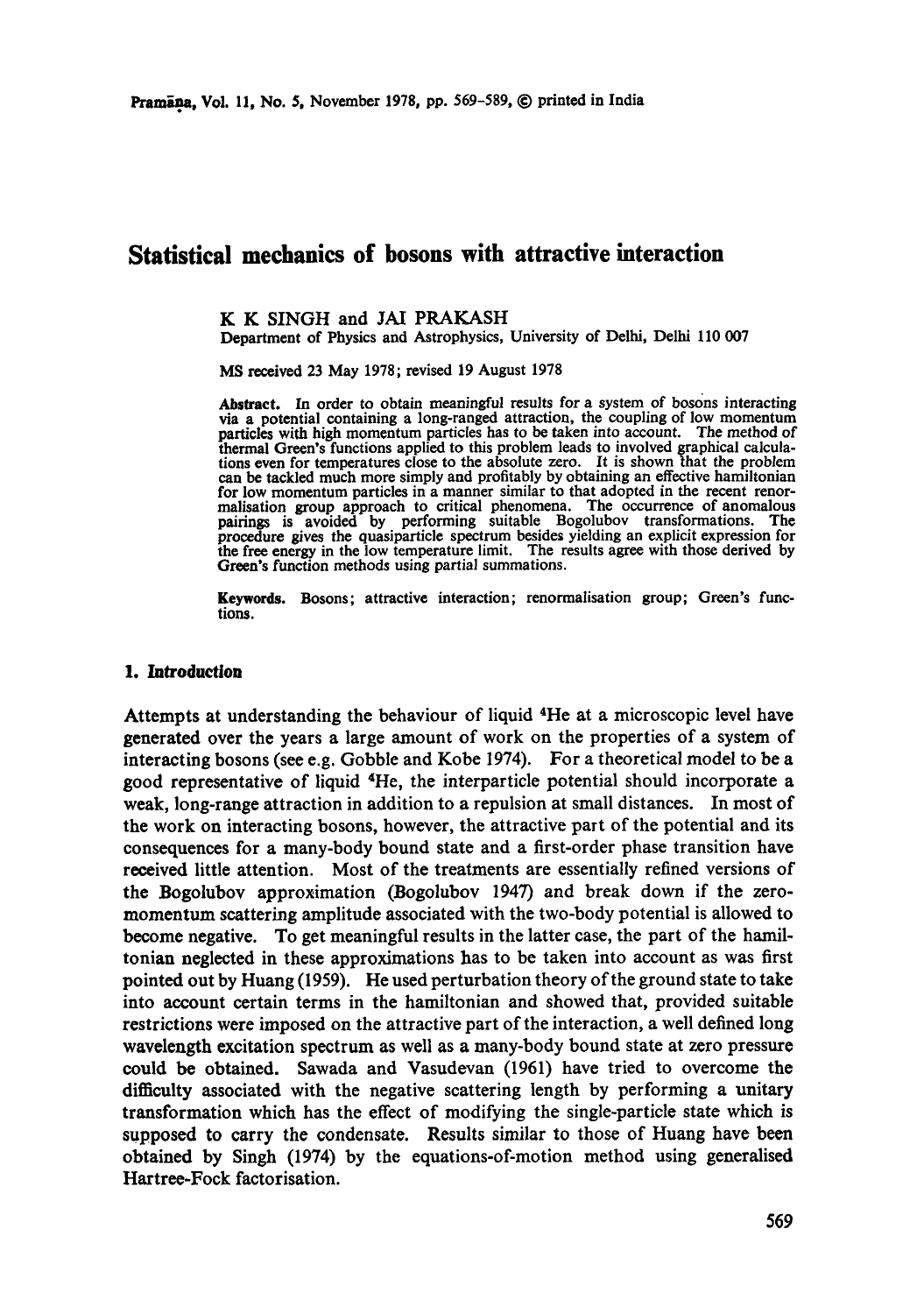It is a matter of considerable importance to extend the investigation of the problem to non-zero temperatures. One can then discuss the properties of the system at various temperatures and may hope to learn something about the nature of phase transtitions possible in the model. A few years ago Singh and Kumar (1970) formulated the problem in terms of thermal Green's functions and worked out the low temperature properties of the system. Their procedure, however, turned out to be inconvenient on account of two reasons: (i) the free energy was calculated indirectly by performing suitable integrations on the single-particle Green's functions (ii) for a consistent calculation, cumbersome graphical calculations had to be performed since the appearance of anomalous pairings considerably increased the number of diagrams to be evaluated.

It is desirable to have a method of calculation which avoids the above complexities. The aim of this paper is to show that a direct and simplified calculation of the free energy is possible by manipulating the perturbation expansion of the thermodynamic potential in a manner similar to that adopted in the recent renormalisation group approach to critical phenomenon (Wilson and Kogut 1974; Singh 1975, 1978). The essential point about the Bose system with attractive interaction is that the low momentum part of the hamiltonian must be supplemented with contributions arising from the interaction of small momentum particles with large momentum particles. This is similar to the calculation of an effective hamiltonian in the renormalisation group approach by integrating out the small wavelength modes. Moreover, in our treatment, appearance of anomalous lines in the diagrams is avoided by first performing a Bogolubov transformation. This leads to considerable economy in the number of diagrams contributing in a given order and in their explicit evaluation.

A brief outline of the paper is as follows: In §2 we formulate the problem at nonzero temperatures and point out the difficulties associated with the attractive part of the interaction. In  $\S$  3 we use the expansion of the grand partition function to derive an effective hamiltonian for small momenta. The leading low temperature terms in the free energy and other quantities are obtained in  $\S 4$ . Section 5 contains some remarks on the difficulties which must be overcome in order to **discuss** the behaviour of the system near the Bose-Einstein transition temperature.

## **2. Formulation of the problem with attractive interactions**

The hamiltonian for an essembly of bosons, enclosed in a volume  $V$  and interacting through a two-body potential  $u(r)$  is (in units such that  $\hbar = m = 1$ )

$$
H = \sum_{k} \frac{k^2}{2} a^{\dagger}_{k} a_{k}
$$
  
+  $\frac{1}{4V} \sum_{k_1...k_4} [u(\mathbf{k}_1 - \mathbf{k}_4) + u(\mathbf{k}_1 - \mathbf{k}_3)] a^{\dagger}_{k_1} a^{\dagger}_{k_2} a_{k_3} a_{k_4} \delta_{K}(\mathbf{k}_1 + \mathbf{k}_2 - \mathbf{k}_3 - \mathbf{k}_4)$  (1)

where  $a_k$ ,  $a_k^{\dagger}$  denote the annihilation and creation operators for the single-particle state of momentum k;  $u(k)$  is the Fourier transform of  $u(r)$  and  $\delta_{Kr}$  denotes the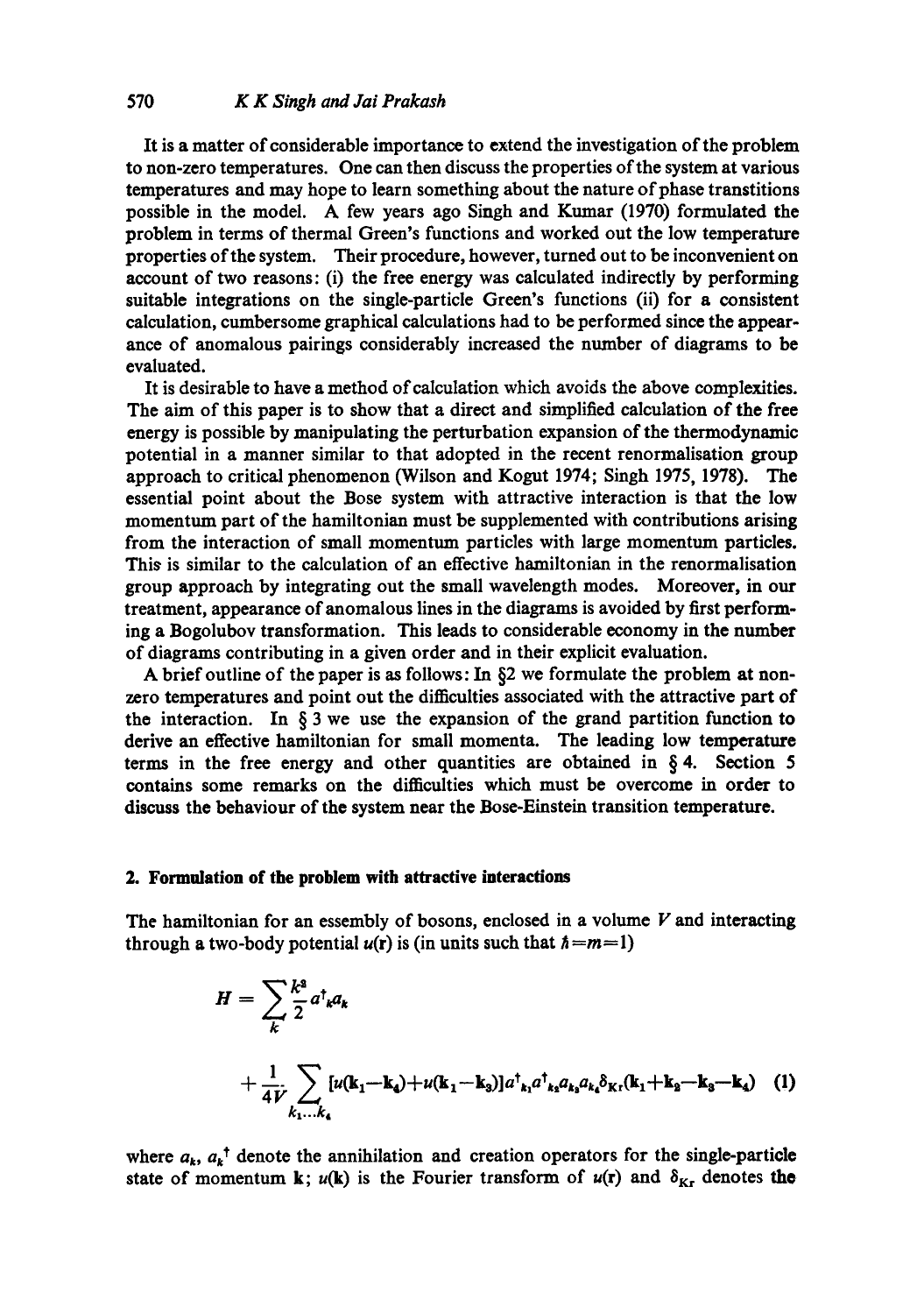Kronecker symbol. The thermodynamic potential of the system is given by

$$
\Omega = -\frac{1}{\beta} \ln \left[ \text{Tr} \exp \left( -\beta H' \right) \right] \tag{2}
$$

$$
H' = H - \mu \sum_{k} a^{\dagger}_{k} a_{k}, \tag{3}
$$

where  $\mu$  denotes the chemical potential and  $\beta$  the inverse of the product of the Boltzmann constant and the absolute temperature.

For investigating states of the system characterized by the presence of a condensate in the single-particle zero-momentum state, one can, following Bogolubov (1947) replace  $a_0/V^{1/2}$  and  $a_0^{\dagger}/V^{1/2}$  by  $n_0^{1/2}$  where  $n_0$  denotes the density of particles in the zero momentum state. The hamiltonian *H'* can then be written as

$$
H'(n_0) = H_2 + H_3 + H_4,
$$
\n(4)  
\n
$$
H_2 = \frac{1}{2}n_0^2 u(0)V - \mu n_0 V
$$
\n
$$
+ \sum_{k} \left(\frac{k^2}{2} - \mu + n_0 u(0) + n_0 u(k)\right) a^{\dagger} k a_k
$$
\n
$$
+ \frac{1}{2} \sum_{k} n_0 u(k) \left[a^{\dagger} k a^{\dagger} + a_{-k} a_k\right],
$$
\n(5)  
\n
$$
H_3 = \frac{1}{2} \left(\frac{n_0}{V}\right)^{1/2} \sum_{k_1, k_3} \left[u(k_1) + u(k_2)\right]
$$
\n
$$
\times \left(a^{\dagger} k_1 a^{\dagger} k_3 a_{k_1 + k_3} + a^{\dagger} k_1 + k_3 a_{k_3} a_{k_1}\right),
$$
\n(6)

$$
H_4 = \frac{1}{4V} \sum_{k_1...k_4} \left[ u \left( \mathbf{k}_1 - \mathbf{k}_3 \right) + u \left( \mathbf{k}_1 - \mathbf{k}_4 \right) \right] a_{k_1}^{\dagger} a_{k_2}^{\dagger} a_{k_3} a_{k_4}
$$

$$
\times \delta_{\mathrm{Kr}} \left( \mathbf{k}_1 + \mathbf{k}_2 - \mathbf{k}_3 - \mathbf{k}_4 \right). \tag{7}
$$

In (5) to (7) each k-summation excludes the point  $k = 0$ . At a given temperature,  $n_0$  is determined by requiring that the thermodynamic potential  $\Omega(n_0)$  obtained by replacing H' in (2) by  $H'(n_0)$  be minimum with respect to variations in  $n_0$ . The equation determining  $n_0$  thus is

$$
\partial \Omega / \partial n_0 = 0. \tag{8}
$$

On carrying out the differentiation with respect to  $n_0$ , we find

$$
\mu = n_0 u(0) + \frac{1}{V} \sum_{k} [u(\mathbf{k}) + u(0)] \langle a^{\dagger}_{k} a_{k} \rangle + \frac{1}{V} \sum_{k} u(\mathbf{k}) \langle a_{k} a_{-k} \rangle
$$
  
+ 
$$
\frac{n_0^{-1/2}}{V^{3/2}} \sum_{k_1, k_2} u(\mathbf{k}_1) \langle a^{\dagger}_{k_1} a^{\dagger}_{k_2} a_{k_1 + k_2} \rangle,
$$
 (9)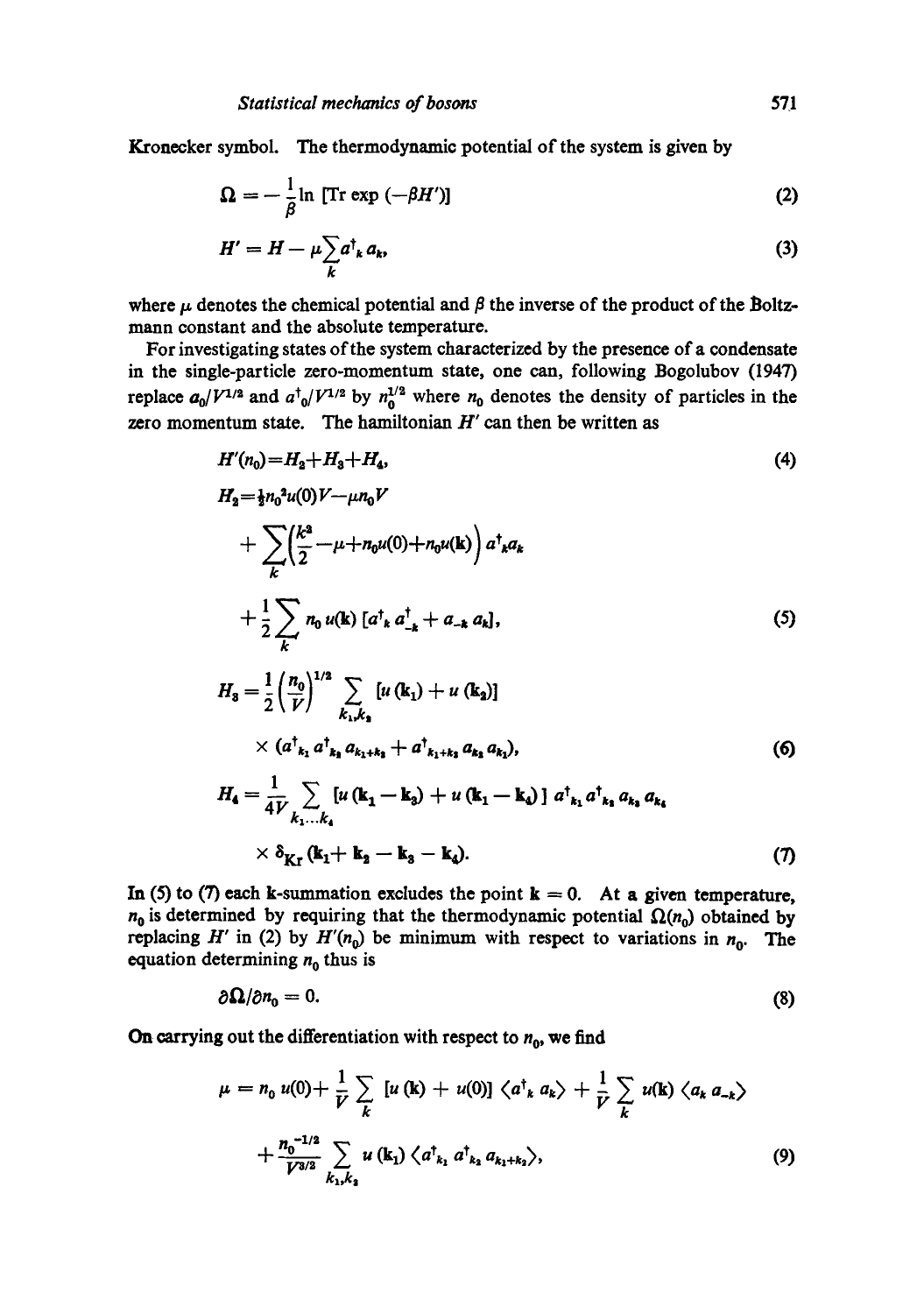where  $\langle \ldots \rangle$  denotes thermodynamic average. As regards the two-body potential  $u(r)$  we assume it to be of the type

$$
u(\mathbf{r}) = v(\mathbf{r}) + w(\mathbf{r}) \tag{10}
$$

where  $v(r)$  is a short-ranged repulsive potential and  $\omega(r)$  is a weak, long-ranged attractive potential. We assume the Fourier transforms of  $v$  and  $w$  to have the simple forms

$$
v(\mathbf{k}) = \begin{bmatrix} v(0) & 0 & |k| < k, \\ 0 & 0 & |k| > k, \\ 0 & 0 & |k| > k, \end{bmatrix}
$$
\n
$$
w(\mathbf{k}) = \begin{bmatrix} -w(0) & 0 & |k| < k_0 \\ 0 & 0 & |k| > k_0, \end{bmatrix} \tag{11}
$$

where  $v(0)$  and  $w(0)$  are both positive,  $[v(0) - w(0)] < 0$  and  $k_0 \le k_r$ . The Fourier transform of the complete potential  $u(r)$  is

$$
u(\mathbf{k}) = [v(\mathbf{k}) + w(\mathbf{k})], u(0) = [v(0) - w(0)] < 0.
$$
 (12)

The part  $H_2$  of the hamiltonian (4) is that considered by Bogolubov in his original work. It is diagonalised by the canonical transformation.

$$
a_k = u_k b_k - v_k b^{\dagger}_{-k}
$$
  
\n
$$
a^{\dagger}_k = u_k b^{\dagger}_k - v_k b_{-k},
$$
\n(13)

where  $u_k$ ,  $v_k$  are real numbers given by

$$
u_k^2 = \frac{1}{2} \left( f_0 \left( k \right) / E_0(k) + 1 \right), \tag{14}
$$

$$
v_k^2 = \frac{1}{2} \left( f_0(\mathbf{k}) / E_0(\mathbf{k}) - 1 \right), \tag{15}
$$

$$
u_k v_k = h_0(\mathbf{k})/2E_0(\mathbf{k}),\tag{16}
$$

$$
f_0(\mathbf{k}) = \frac{k^2}{2} - \mu + n_0 u(0) + n_0 u(\mathbf{k}), \qquad (17)
$$

$$
E_0(\mathbf{k}) = [f_0^2(\mathbf{k}) - h_0^2(\mathbf{k})]^{1/2}, \tag{18}
$$

$$
h_0(\mathbf{k}) = n_0 u(\mathbf{k}).\tag{19}
$$

This transformation brings  $H_2$  into the form

$$
H_2 = E_0 + \Sigma_k E_0(\mathbf{k}) b^{\dagger}{}_{k} b_{k}, \qquad (20)
$$

$$
E_0 = \frac{1}{2} u(0) n^2_0 V - \mu n_0 V + \frac{1}{2} \Sigma_k [E_0(\mathbf{k}) - f_0(\mathbf{k})]. \tag{21}
$$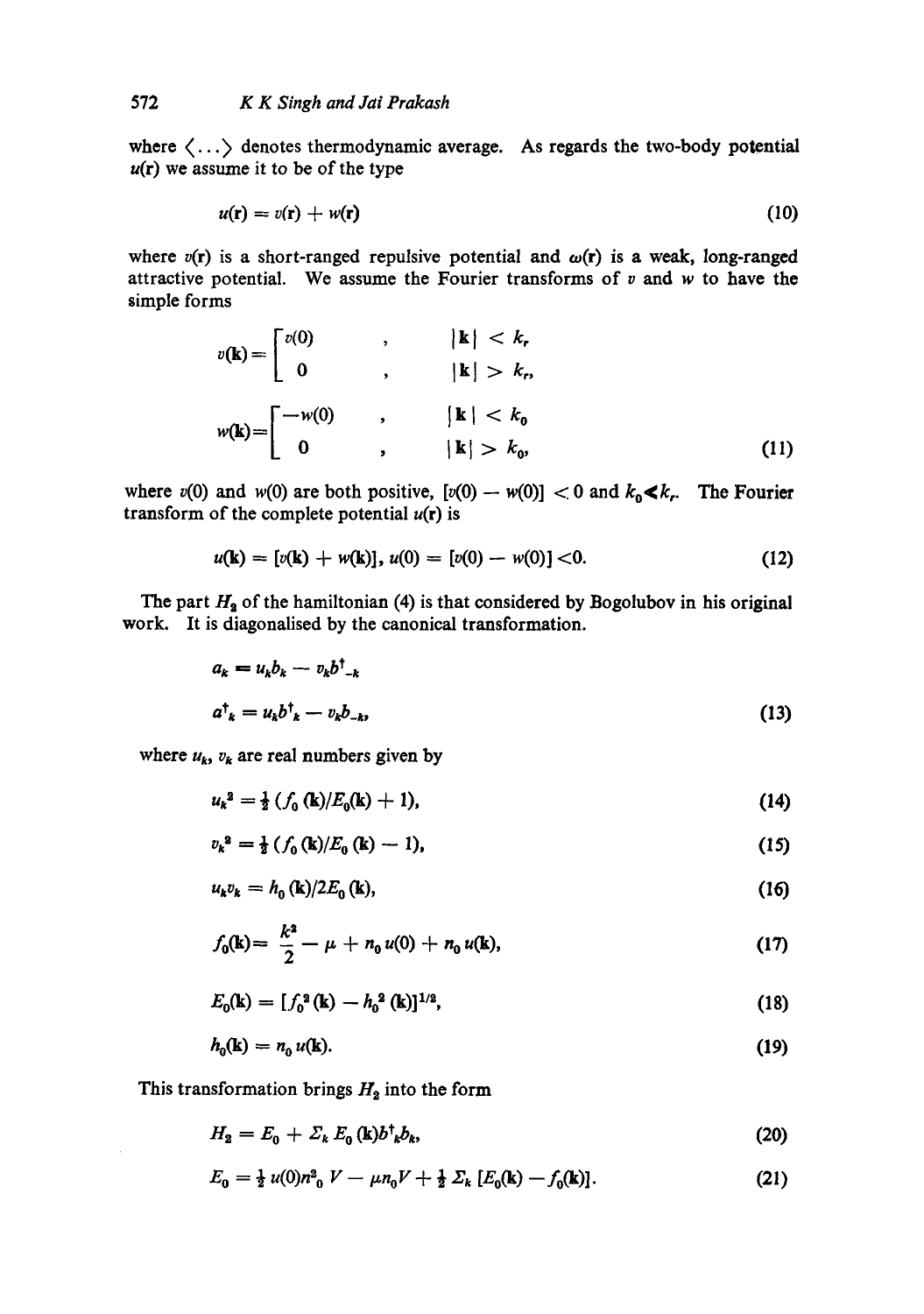At low temperatures, and to the first order in the interaction,  $\mu$  according to (9) can be approximated by  $n_0 u(0)$ . The excitation energies  $E_0(\mathbf{k})$  are consequently given **by** 

$$
E_0(\mathbf{k}) = \left[\frac{k^2}{2}\left(\frac{k^2}{2} + 2n_0 u(\mathbf{k})\right)\right]^{1/2}.
$$
 (22)

For an interaction of the type (12) the excitation energy becomes imaginary for very small values of k. This means that the state of the system is unstable. Moreover, so long as  $|v(0) - w(0)|$  is considered of the same order as  $v(0)$ , there is no way to overcome this instability occurring in the first order approximation. However, if  $|v(0) - w(0)|$  is considered small in comparison with  $v(0)$ , it is possible that contributions to  $f_0(\mathbf{k})$  and  $h_0(\mathbf{k})$  arising from the H<sub>3</sub> and H<sub>4</sub> terms in the hamiltonian may remove the instability. We note that no difficulty arises with the spectrum (22) for  $|{\bf k}| > k_0$ .

To take into account the terms  $H_3$  and  $H_4$  it is convenient to divide the momentum space into two parts; (i) the subspace  $H(q)$  comprising momenta q such that  $0 < |q| < k_0$ , and (ii) the subspace  $H(p)$  comprising momenta p such that  $k_0 < |p| < k_r$ . The spectrum (22) is well defined in the subspace  $\mathcal{H}(p)$ . The twobody potential (12) in the two subspaces is given by

$$
u(q) = u(0), u(p) = v(0). \tag{23}
$$

On separating terms in the hamiltonian corresponding to small and large momenta, it can be rewritten in the form

$$
H' = E + H_0(q) + H_0(p) + h,\tag{24}
$$

$$
E = \frac{1}{2} u(0) n^2 {}_0 V - \mu n {}_0 V + \frac{1}{2} \sum_{|p| > k_0} [e(p) - f(p)], \qquad (25)
$$

$$
H_0(q) = \sum_{\vert p \vert < k_0} \frac{q^2}{2} a^\dagger_{q} a_{q},\tag{26}
$$

$$
H_0(\mathbf{p}) = \sum_{\substack{\mathbf{p} \mid b \ b_0}} f(\mathbf{p}) a_{\mathbf{p}}^{\dagger} a_{\mathbf{p}} + \frac{1}{2} \sum_{\substack{\mathbf{p} \mid b_0 \ b_1 \neq b_0}} h_0(\mathbf{p}) [a_{\mathbf{p}}^{\dagger} a_{\mathbf{p}}^{\dagger} + a_{\mathbf{p}} a_{\mathbf{p}}] - \frac{1}{2} \sum_{\substack{\mathbf{p} \mid b_0 \ b_1 \neq b_2}} [e(\mathbf{p}) - f(\mathbf{p})], \tag{27}
$$

$$
h = H(q) + H(p) + H(p, q).
$$
 (28)

In the above equations

 $|p| > k_0$ 

$$
\epsilon(\mathbf{p}) = [f^2(\mathbf{p}) - h^2(\mathbf{p})]^{1/2}, \tag{29}
$$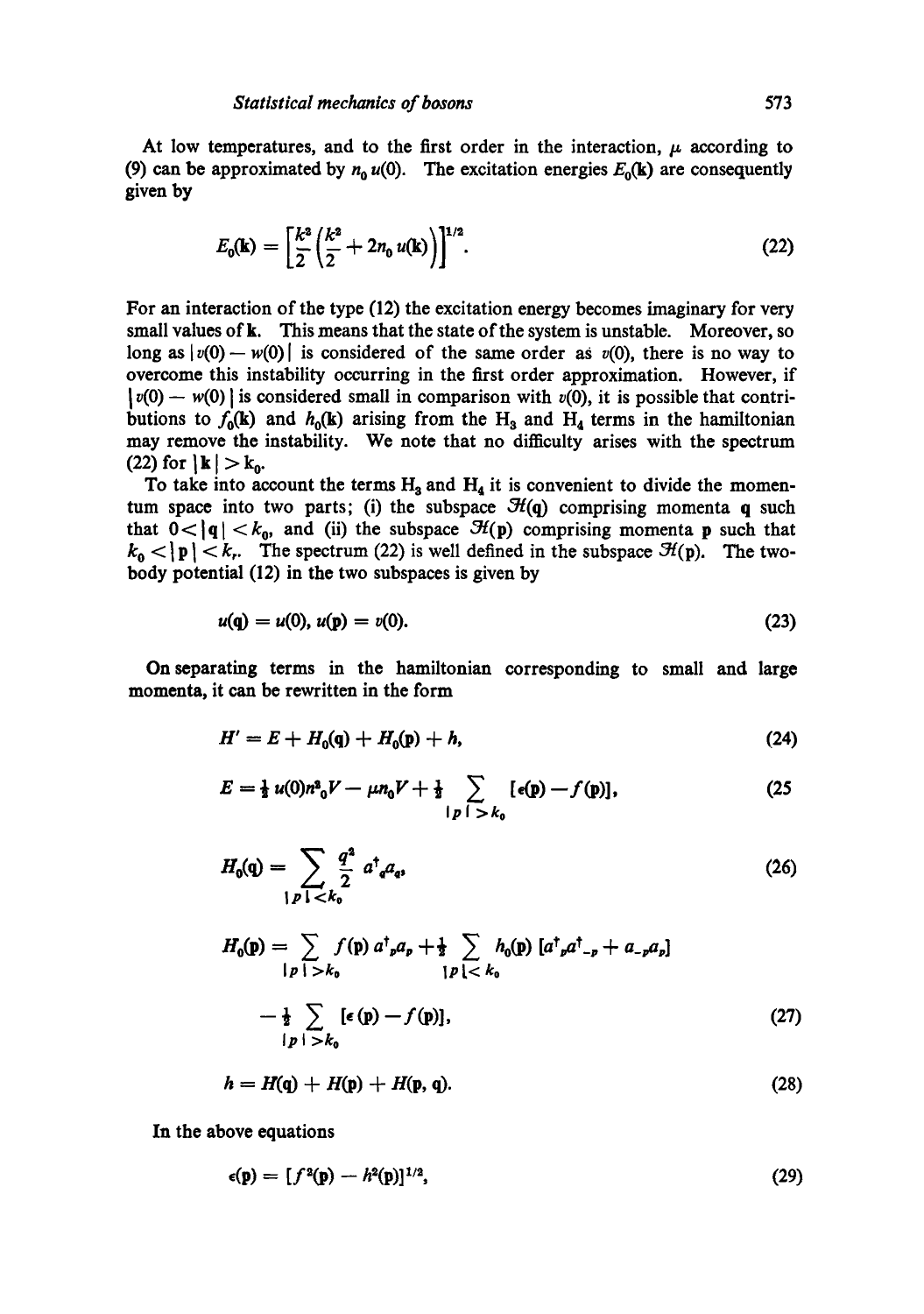$$
f(\mathbf{p}) = \frac{p^2}{2} - \mu + n_0 u(0) + n_0 v(0), \qquad (30)
$$

$$
h(\mathbf{p}) = n_0 v(0),
$$
\n
$$
H(\mathbf{q}) = \sum_{q} \left( -\mu + n_0 u(0) + n_0 u(\mathbf{q}) \right) a^{\dagger} a^{\dagger} a^{\dagger} a^{\dagger}
$$
\n
$$
+ \frac{1}{2} \sum_{q} n_0 u(0) \left[ a^{\dagger} a^{\dagger} - a + a \left( a^{\dagger} a \right) \right]
$$
\n
$$
+ \frac{1}{2} \left( \frac{n_0}{V} \right)^{1/2} \sum_{q_1, q_2} \left[ u \left( \mathbf{q}_1 \right) + u(\mathbf{q}_2) \right] \left[ a^{\dagger} a_1 a^{\dagger} a^{\dagger} a_1 + \text{cc.} \right]
$$
\n
$$
+ \frac{1}{4V} \sum_{q_1, q_2, q_3} \left[ u \left( \mathbf{q}_1 - \mathbf{q}_3 \right) + u(\mathbf{q}_3 - \mathbf{q}_2) \right] a^{\dagger} a_1 a^{\dagger} a_1 a_3 a_4 \dots \tag{32}
$$

 $H(p)$  is obtained from the last two terms in (32) by replacing all  $q$ 's by p's and

$$
H(\mathbf{p}, \mathbf{q}) = \frac{1}{2} \left( \frac{n_0}{V} \right)^{1/2} \sum_{k_1, k_2} \left[ u(\mathbf{k}_1) + u(\mathbf{k}_2) \right] \left( a_{k_1}^{\dagger} a_{k_2}^{\dagger} a_{k_1 + k_2} + \text{cc.} \right)
$$
  
+ 
$$
\frac{1}{4V} \sum_{k_1, k_2, k_3} \left[ u(\mathbf{k}_1 - \mathbf{k}_2) + u(\mathbf{k}_3 - \mathbf{k}_2) \right] a_{k_1}^{\dagger} a_{k_2}^{\dagger} a_{k_3}^{\dagger} a_{k_1 + k_2 + k_3}.
$$
 (33)

In  $(33)$  all the k's in any particular term cannot belong either exclusively to the subspace  $\mathcal{H}(q)$  or to the subspace  $\mathcal{H}(p)$ .

On differentiating  $\Omega$  with respect to  $f(\mathbf{p})$ ,  $h(\mathbf{p})$ ,  $f_0(\mathbf{q})$  and  $h_0(\mathbf{q})$  where  $f_0(\mathbf{q})$ and  $h_0(q)$  are given by (17) and (19), one obtains the following exact relations

$$
\frac{\partial \Omega}{\partial f(\mathbf{p})} = \langle a^{\dagger}_{\mathbf{p}} a_{\mathbf{p}} \rangle, \frac{\partial \Omega}{\partial h(\mathbf{p})} = \langle a^{\dagger}_{\mathbf{p}} a^{\dagger}_{-\mathbf{p}} \rangle, \tag{34}
$$

$$
\frac{\partial \Omega}{\partial f_0(\mathbf{q})} = \langle a^{\dagger}_{\mathbf{q}} a_{\mathbf{q}} \rangle, \ \frac{\partial \Omega}{\partial h_0(\mathbf{q})} = \langle a_{\mathbf{q}} a_{-\mathbf{q}} \rangle. \tag{35}
$$

The average particle density  $n$  is given by

$$
n = n_0 + n',
$$
  
=  $n_0 + \sum_{\substack{p \mid p \mid > k_0}} \frac{\partial \Omega}{\partial f(p)} + \sum_{\substack{q \mid q \mid < k_0}} \frac{\partial \Omega}{\partial f_q(q)}.$  (36)

Here n' denotes the density of particles in the non-zero momentum states.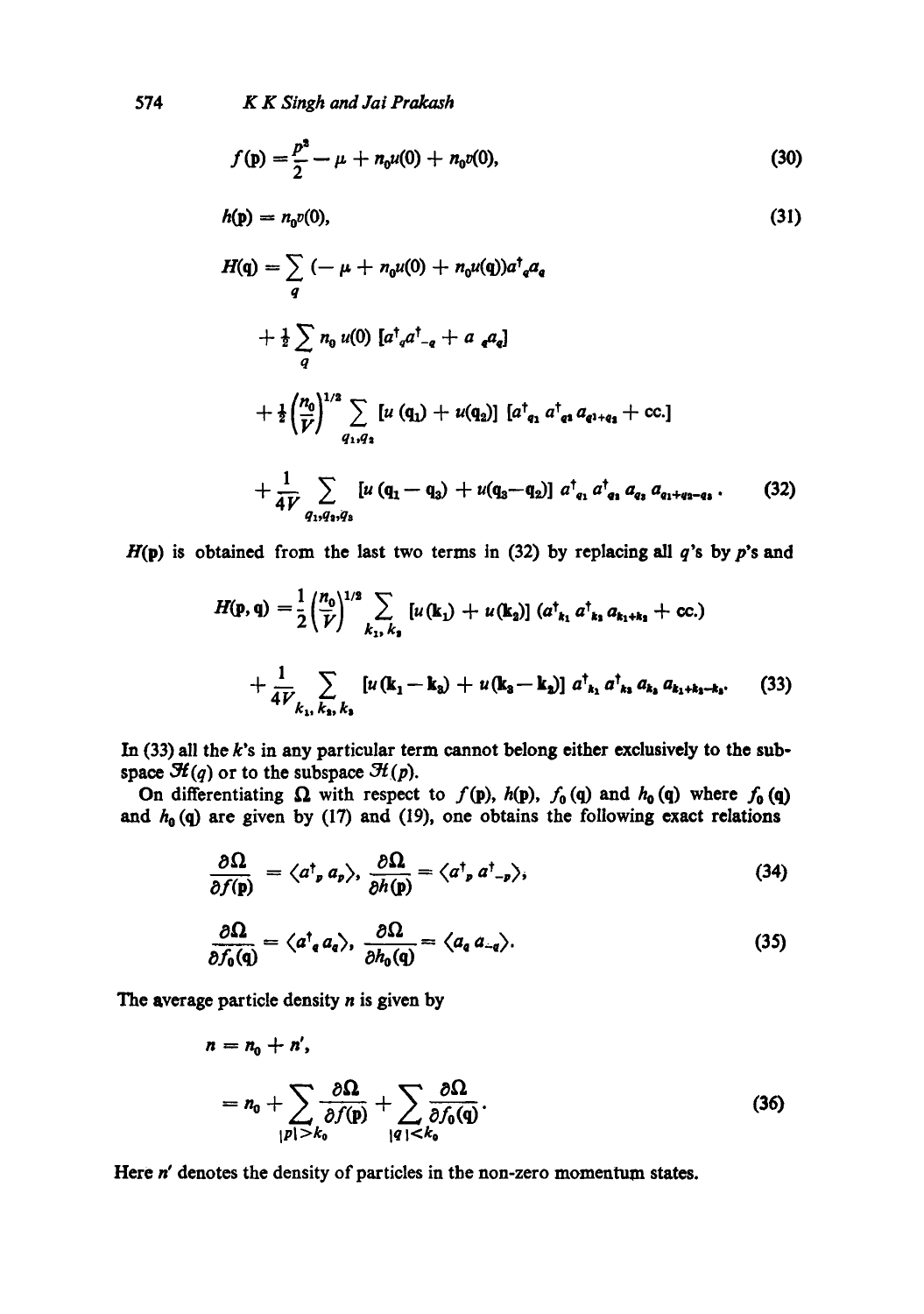#### **3. Effective hamiitonlan for small momenta**

In order to obtain a meaningful hamiltonian for small momenta, we shall adopt a procedure similar to that used in the recent renormalisation group (RG) approach to critical phenomena. The basic ideas of the RG approach are quite general but their mathematical implementation has been attempted so far for *classical* fields only (see, e.g. Wilson and Kogut 1974). As we are interested in a problem involving a *quantum* field, only the basic ideas of the method are relevant for our purpose. We shall first recount these ideas briefly for the benefit of the reader who may not be familiar with them. Their application to the problem in hand will then be explained in detail.

The critical point of a many-body system is characterised by the fact that suitably defined correlation functions or susceptibilities exhibit singular behaviour at small wave-vectors or long wavelengths. The small wave-vector terms in the hamiltonian Of a system are, therefore, considered to be of special importance in developing a theory of its critical behaviour. The basic idea of the RG approach is to somehow get rid of the large momentum terms in the hamiltonian so as to obtain an effective hamiltonian involving small momenta only. To achieve this purpose, a large upper cut-off momentum  $p<sub>c</sub>$  is introduced and the momentum space is divided into two subspaces  $H(q)$  and  $H(p)$ ;  $H(q)$  is the 'small momentum' subspace comprising momenta  $|q| < p_c \zeta^{-1}$  while  $\mathfrak{H}(p)$  denotes the 'large momentum' subspace comprising momenta  $|p| > p_c \zeta^{-1}$  where  $\zeta$  denotes an arbitrary scale factor greater than unity. The large momentum terms of the hamiltonian are eliminated by taking a partial trace of the density matrix exp  $(-H_1)$  over the subspace  $\mathcal{H}(\mathbf{p})$  where  $H_1$  denotes the 'reduced' or temperature-dependent hamiltonian  $(\beta H)$ . This process can, in general, be carried out only approximately. It will be explained below in the framework of perturbation theory for the case of the Bose system. The end result is that the partition function can be calculated from an effective hamiltonian  $H_2$  which has the *same* form as  $H_1$ , but involves only small wave-vectors.

In studies relating to critical phenomena, the wave-vectors q are rescaled by the factor  $\zeta$  so as to restore the original wave-vector range from zero to  $p_c$ . The parameters (e.g. chemical potential, interaction strength, etc.) of the new hamiltonian  $H_2$ are obviously related to the parameters of the original hamiltonian  $H_1$ . These relations are called recursion relations.

The hamiltonian  $H_2$  being of the same form as  $H_1$ , one can repeat the process of taking a partial trace and rescaling on  $H<sub>2</sub>$ , thereby getting another new effective hamiltonian  $H_3$ . Repetitions yield a sequence of hamiltonians  $H_1, H_2, H_3, \ldots$ If the sequence approaches a fixed point  $H^*$ , one concludes that the parameters in the original reduced hamiltonian correspond to a critical point of the system. By studying the recursion relations in the neighbourhood of the fixed point, one can draw conclusions about the critical behaviour of the system. For details we refer the reader to Ma's monograph (Ma 1976).

The idea of carrying out a partial trace on the density matrix is such a general one that one may use it to solve problems not necessarily concerned with the studies of critical bchaviour. In what follows we use this idea to obtain an effective hamiltonian for a Bose system with attractive interactions which is the object of study of this paper.

We divide the momentum space into two subspaces  $H(q)$  and  $H(p)$  in the manner,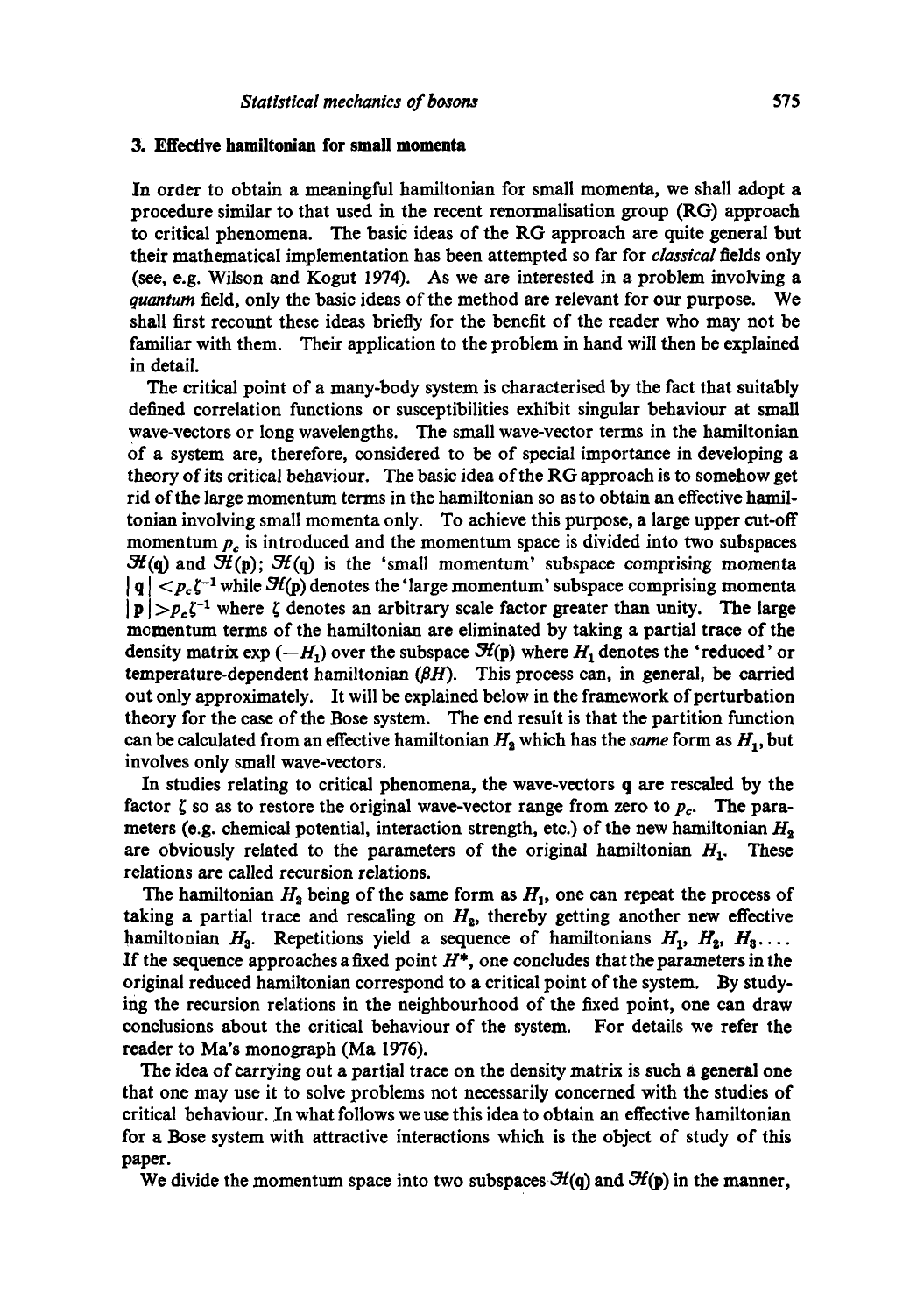explained in §2. In (24) giving the hamiltonian  $H'$ , we treat  $(E+H_0(q)+H_0(p))$  as the unperturbed hamiltonian and  $h$  as a perturbation. The partition function may then be written in the form (Abrikosov *et al* 1963).

$$
Z = \text{Tr} \quad \text{Tr} \quad \exp \left\{-\beta [H_0(\mathbf{p}) + H_0(\mathbf{q}) + E + h] \right\}
$$
  
\n
$$
= Z_0 \text{Tr} \exp \left\{-\beta H_0(\mathbf{q})\right\} \left[1 + \sum_{n=1}^{\infty} \frac{(-1)^n}{n!} \int_0^{\beta} \cdots \int_0^{\beta} d\tau_1 \cdots d\tau_n
$$
  
\n
$$
\cdot \langle T h(\tau_1) \ldots h(\tau_n) \rangle \right].
$$
 (37)

$$
Z_0 = \text{Tr} \exp \left\{-\beta \left[E + H_0(\mathbf{p})\right]\right\} \tag{38}
$$

Here  $h(\tau)$  denotes the part h of the hamiltonian in the interaction representation, T denotes the time ordering operator and  $\langle \ldots \rangle$  denotes thermodynamic average calculated with the hamiltonian  $H_0(\mathbf{p})$ .

The contribution  $F(1)$  of the first-order term in the sum in (37) is easily written down. One gets

$$
F(1) = -\int_0^\beta d\tau \, [H(\mathbf{q},\,\tau) + g_1(\mathbf{q},\,\tau)], \qquad (39)
$$

where 
$$
g_1(q, \tau) = \frac{1}{V} \Big[ \sum_{p_1, p_2} [u(0) + u(p_1 - p_2)] \langle a^{\dagger}_{p_1}(\tau) a_{p_1}(\tau) \rangle \langle a^{\dagger}_{p_2}(\tau) a_{p_2}(\tau) \rangle
$$
  
+ 
$$
\frac{1}{2} [u(p_1 - p_2) + u(p_1 + p_2)] \langle a^{\dagger}_{p_1}(\tau) a^{\dagger}_{-p_1}(\tau) \rangle \langle a_{p_2}(\tau) a_{-p_2}(\tau) \rangle \Big]
$$
  
+ 
$$
\frac{1}{V} \Big[ \sum_{q, p} [u(0) + u(p - q)] a^{\dagger}_{q}(\tau) a_{q}(\tau) \langle a^{\dagger}_{p}(\tau) a_{p}(\tau) \rangle
$$
  
+ 
$$
\frac{1}{4} [u(q - p) + u(q + p)] [a^{\dagger}_{q}(\tau) a^{\dagger}_{-q}(\tau) \langle a_{p}(\tau) a_{-p}(\tau) \rangle
$$
  
+ 
$$
a_{-q}(\tau) a_{q}(\tau) \langle a^{\dagger}_{p}(\tau) a^{\dagger}_{-p}(\tau) \rangle \Big], \qquad (40)
$$

and  $H(q, \tau)$  denotes the part  $H(q)$  of the interaction (28) in the interaction representation. The second-order term in (37) can be written as

$$
F(2) = \int_0^\beta d\tau_1 \int_0^{\tau_1} d\tau_2 [H(q, \tau_1) + g_1(q, \tau_1)] [H(q, \tau_2) + g_1(q, \tau_2)]
$$
  
+ 
$$
\int_0^\beta d\tau_1 \int_0^{\tau_1} d\tau_2 \langle [H(p, \tau_1) + H(p, q, \tau_1)] [H(p, \tau_2) + H(p, q, \tau_2)] \rangle_C,
$$
 (41)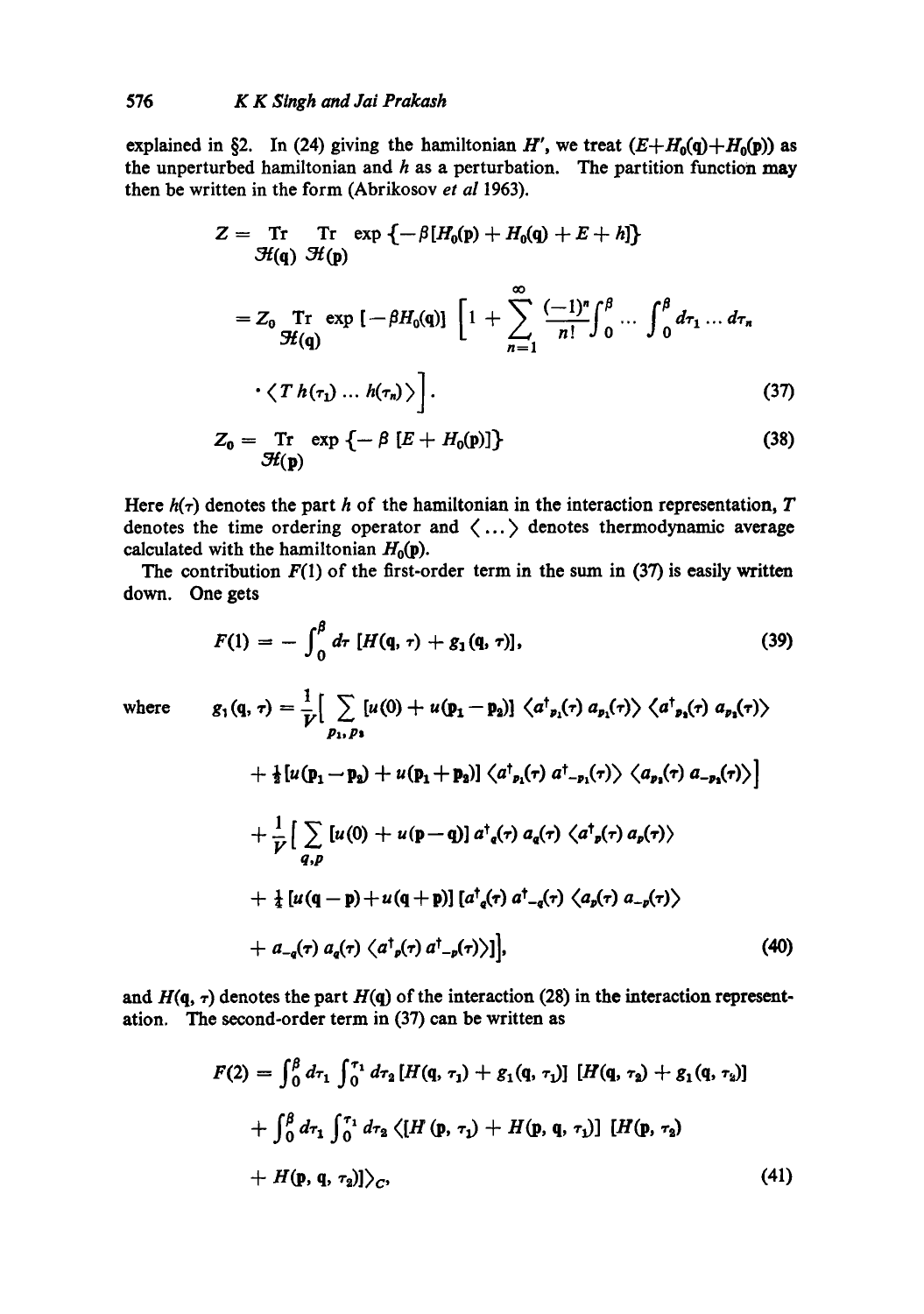where  $H(\mathbf{p}, \tau)$  and  $H(\mathbf{p}, \mathbf{q}, \tau)$  denote  $H(\mathbf{p})$  and  $H(\mathbf{p}, \mathbf{q})$  in the interaction representation and the suffix  $C$  stands for connected graphs.

The basic structure of the graphs representing the various first-order terms in (40) is shown in figure 1 while that of the connected graphs representing the second term in (41) is shown in figure 2. The solid lines represent single-particle Green functions (normal or anomalous) with momenta  $|p| > k_0$ . The dotted lines represent either  $a_q$  or  $a_{\overline{q}}$ . A wavy line represents a factor  $\sqrt{n_0}$ . The graphs (c) and (d) in figure 2 give contributions containing three *a,'s* and four *aq's* respectively, i.e. similar to the last two terms in  $H(q)$ . We shall ignore these graphs in comparison with graphs such as (a) in figure 2 which involve two condensate operators and are quadratic in  $a_a$ 's. This is justified because, for a weak interaction, the  $a_q$ 's are small in comparison with the condensate operators.

The part of the interaction hamiltonian which gives rise to the graphs in figure 1 and the graphs a, b, e and f in figure 2 is

$$
H_{\text{eff}} = H_{3}(\text{p}) + H_{4}(\text{p}) + H_{3}(\text{p}, \text{q}) + H_{4}(\text{p}, \text{q}), \qquad (42)
$$

$$
H_3(\mathbf{p}) = \left(\frac{n_0}{V}\right)^{1/2} \sum_{\substack{p_1, p_2 \\ p_1 + p_2 > k_0}} v(0) \left[a_{p_1}^{\dagger} a_{p_2}^{\dagger} a_{p_1 + p_2} + \text{cc.}\right),\tag{43}
$$

$$
H_4(\mathbf{p}) = \frac{1}{4V} \sum_{\substack{p_1, p_2, p_3 \\ p_1 + p_2 - p_3 \mid > k_0}} [u(\mathbf{p}_1 - \mathbf{p}_3) + u(\mathbf{p}_2 - \mathbf{p}_3)] \, a_{p_1}^{\dagger} a_{p_2}^{\dagger} a_{p_3}^{\dagger} a_{p_1 + p_2 - p_3}, \qquad (44)
$$



Figure 1. (40). Basic structure of first-order graphs representing various terms in equation



Figure 2. Basic structure of second-order graphs representing the second term in equation (41).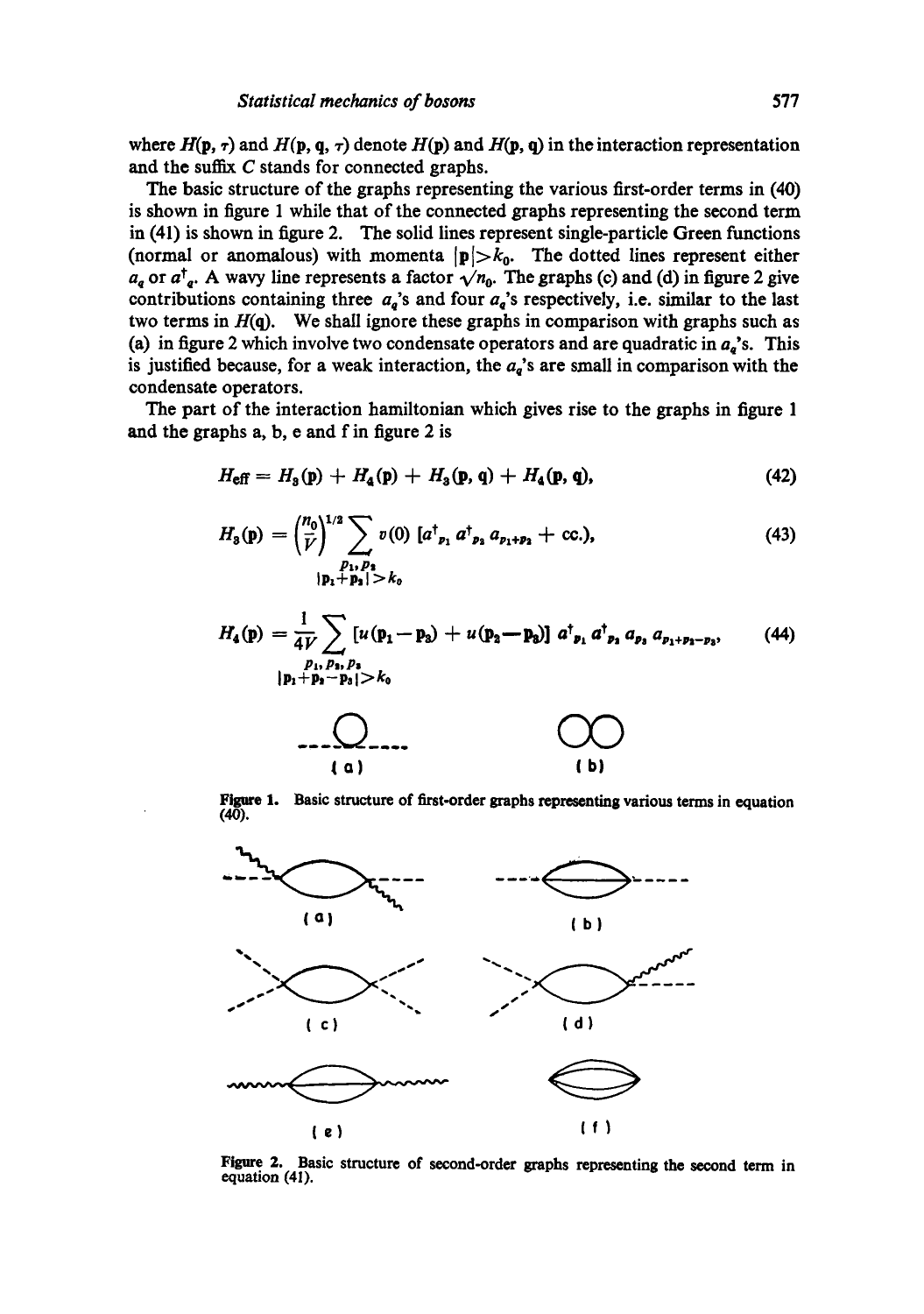$$
H_{2}(\mathbf{p}, \mathbf{q}) = \left(\frac{n_{0}}{V}\right)^{1/2} \sum_{q,p} \left\{ \left[ (u(0) + v(0)) a_{p}^{\dagger} a_{q}^{\dagger} a_{p+q} \right. \\ \left. + v(0) a_{p}^{\dagger} a_{q}^{\dagger} - p_{q} a_{-q} \right] + \text{c.c.} \right\} \tag{45}
$$
\n
$$
H_{4}(\mathbf{p}, \mathbf{q}) = \frac{1}{V} \sum_{p,q} \left\{ \left[ (u(0) + u(\mathbf{p}-\mathbf{q})) a_{q}^{\dagger} a_{q}^{\dagger} a_{p} a_{q} \right. \\ \left. + \frac{1}{4} \left[ u(\mathbf{p}-\mathbf{q}) + u(\mathbf{p}+\mathbf{q}) \right] \left[ a_{q}^{\dagger} a_{q}^{\dagger} a_{q} a_{p} a_{q} \right. \\ \left. + \frac{1}{2V} \sum_{p_{1} \neq p_{2}} \left[ u(\mathbf{q}-\mathbf{p}_{2}) + u(\mathbf{p}_{2}-\mathbf{p}_{1}) \right] a_{q}^{\dagger} a_{q}^{\dagger} a_{p} a_{q} a_{q+q} a_{q} a_{q} \right] \right\}
$$
\n
$$
+ \frac{1}{2V} \sum_{p_{1} \neq p_{2}} \left[ u(\mathbf{p}_{1}-\mathbf{q}) + u(\mathbf{p}_{2}-\mathbf{p}_{1}) \right] a_{q}^{\dagger} a_{q} a_{q} a_{q+q} a_{q+q-1} a_{q} a_{q} a_{p_{1}+p_{2}-q} \right. \tag{46}
$$
\n
$$
+ \frac{1}{2V} \sum_{p_{1} \neq p_{2}} \left[ u(\mathbf{p}_{1}-\mathbf{q}) + u(\mathbf{p}_{2}-\mathbf{q}) \right] a_{p_{1}}^{\dagger} a_{q} a_{q} a_{p_{1}+p_{2}-q} \tag{46}
$$

The operators  $a_p$ ,  $a_p^{\dagger}$  in (42) can be written in terms of the quasi-particle operators  $b_p$ ,  $b^{\dagger}$ , defined through (13) to (16). The first-order and the second order graphs can then be redrawn as shown in figures 3 and 4. The internal lines now denote the pairings of quasiparticle operators and the circles represent the modified vertices. We have taken note of the fact that only normal quasiparticle pairings exist, the unperturbed anomalous pairings being zero.

The contribution of each graph can be calculated with the help of the following general rules.

(i) Arrange vertices associated with times  $\tau_1 > \tau_2 > \tau_3$ ...along a line so that the time decreases as we proceed from left to right.

(ii) With each incoming arrow of momentum  $|\mathbf{p}| > k_0$  at a vertex labelled by time  $\tau$  associate a factor exp  $\lbrack \epsilon(p)\tau \rbrack$  and with each outgoing arrow of momentum p associate a factor exp  $[-\epsilon(p)\tau]$  where  $\epsilon(p)$  denotes the quasiparticle energy (29).

(iii) With each internal line of momentum  $|p| > k_0$  associate a factor  $[1+n(p)]$  or  $n(p)$  according as the line is directed from left to right or from right to left;  $n(p)$ denotes the quasi-particle distribution function

$$
n(p) = [\exp(\beta \epsilon(p)) - 1]^{-1}.
$$
 (47)



Figmre 3. First-order graphs having quasiparticle pairings. The circles represent the modified vertices.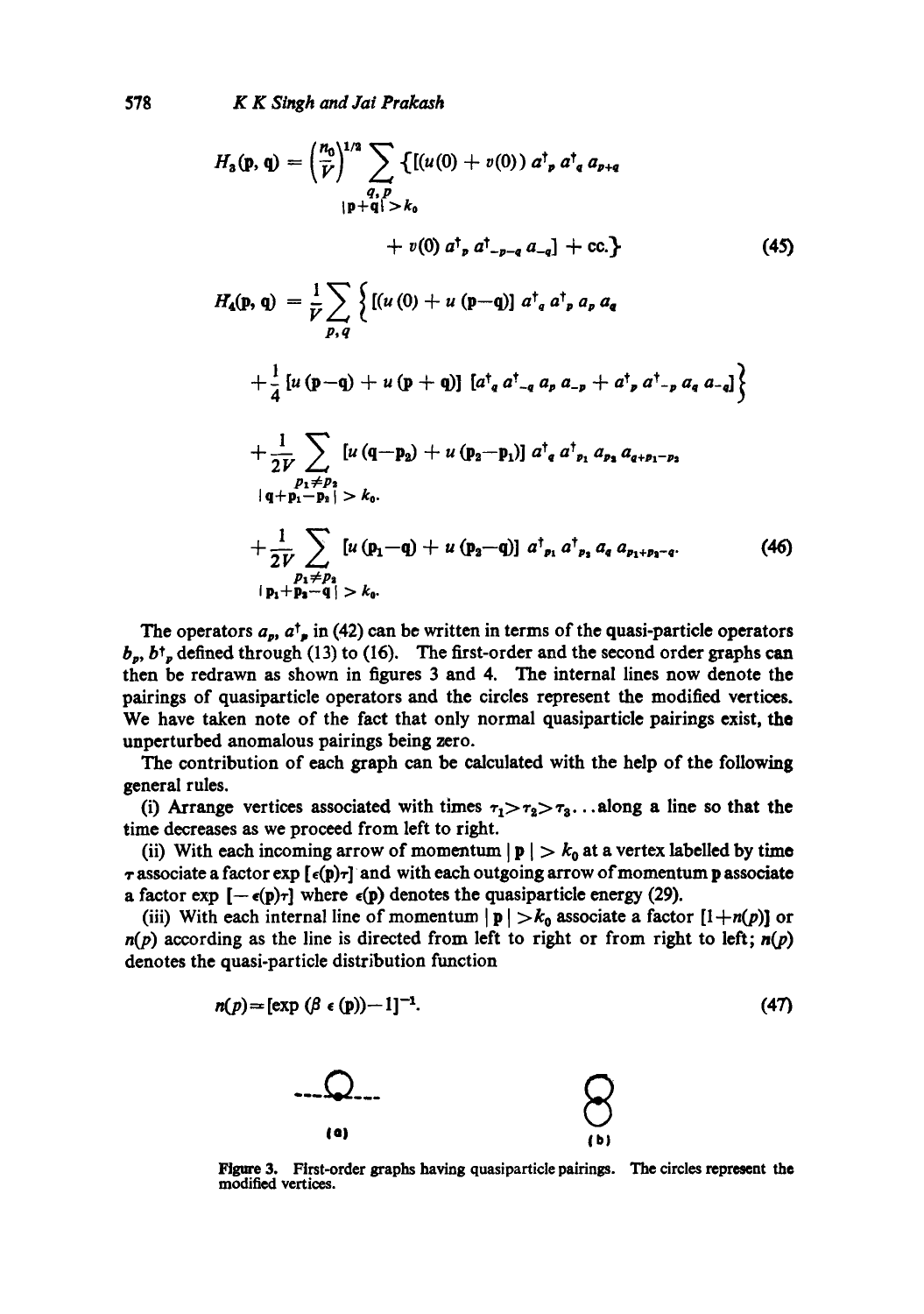

Figure 4. Second order-graphs having quasiparticle pairings. The circles represent the modified vertices.



Figure 5. Typical second-order graphs.

(iv) With each wavy line associate a factor  $(n_0/V)^{1/2}$ .

(v) With each external (dotted) line of momentum q at a vertex associate a factor  $a^{\dagger}_{\mathbf{q}} \exp [\epsilon_0 (\mathbf{q}) \tau]$  or  $a_{\mathbf{q}} \exp [-\epsilon_0 (\mathbf{q}) \tau]$  where  $\epsilon_0 (\mathbf{q}) = q^2/2$ .

(vi) With each diagram associate a numerical factor corresponding to the number of ways in which the external lines can be chosen.

(vii) Integrate over the times of all vertiees and sum over independent momenta of external and internal lines.

Using the above rules it is easy to see that at low temperatures a very small number of all the graphs needs to be retained. Consider, for example, the two second-order graphs (a) and (b) shown in figure 5. They arise from the  $H_3$  (p, q) part of the hamiltonian (42) when written in terms of the quasi-particle operators, viz.

$$
H_3(\mathbf{p}, \mathbf{q}) = (n_0/V)^{1/2} \sum_{p,q} \{ [V_1 a_q b_{-p} b_{p+q} + V_2 a_{q} b_{p} b_{p+q} |p+q| > k_0 + V_3 a_{q} b_{p} b_{-p-q} + c.c. \},
$$
 (48)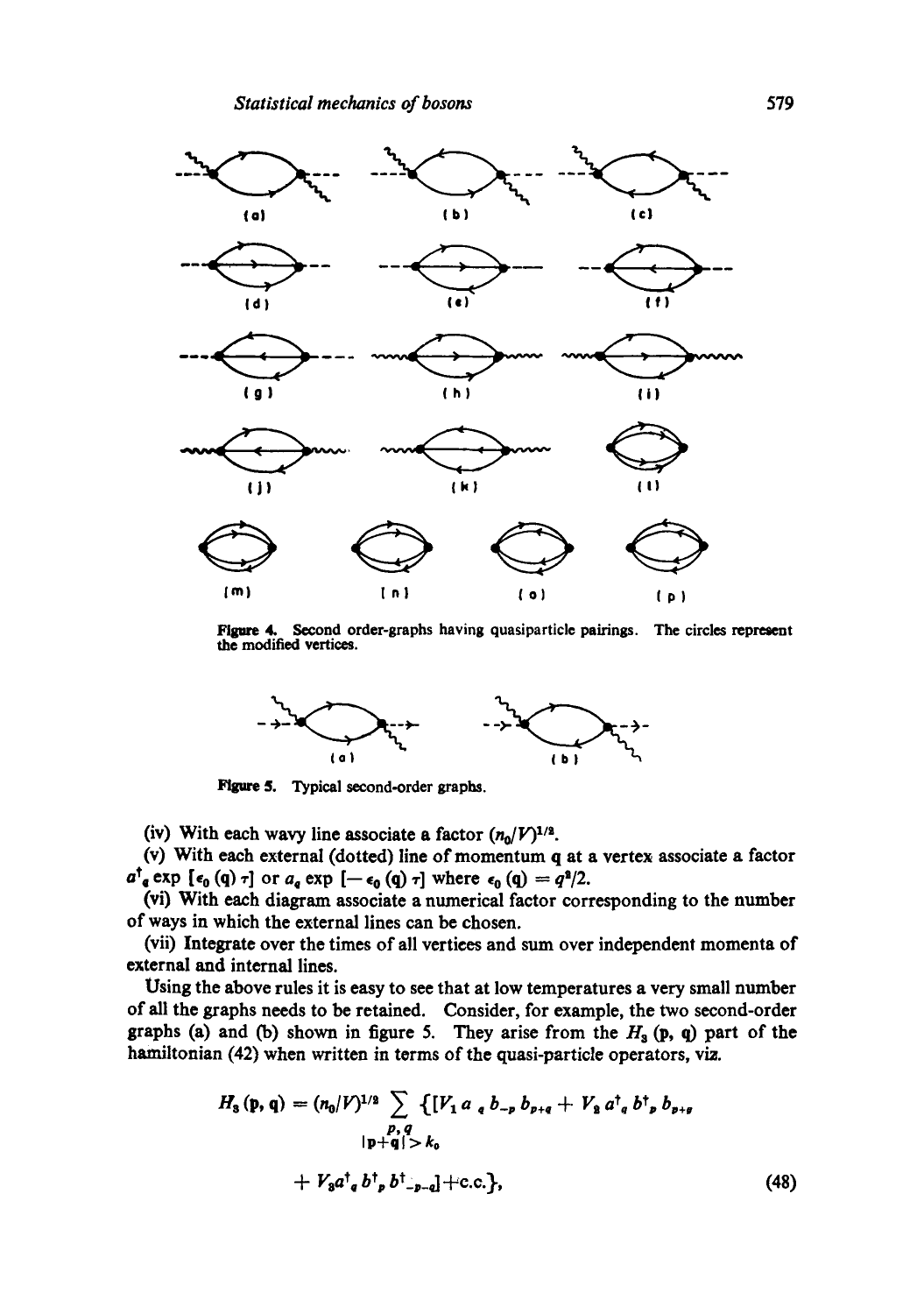580 *K K Singh and Jai Prakash* 

$$
V_1 = - [u(0) + v(0)] u_{p+q} v_p + v(0) u_{-p-q} u_p, \qquad (49)
$$

$$
V_2 = [u(0) + v(0)] [u_p u_{p+q} + v_p v_{p+q}] - v(0) [u_{-q-p} v_p + v_{-p-q} u_p], \quad (50)
$$

$$
V_3 = - [u(0) + v(0)] u_p v_{p+q} + v(0) v_p v_{-p-q}.
$$
 (51)

The contributions of these graphs are

(a) = 
$$
\frac{2n_0}{V}
$$
  $\sum_{p, q}$   $\frac{V_1^2}{\epsilon(p+q)+\epsilon(p)-\epsilon_0(q)} (1+n(p))(1+n(p+q))$   
\n $\times \left(1+\frac{\exp{\{-\beta[\epsilon(p)+\epsilon(p+q)-\epsilon_0(q)]-1\}}}{\beta[\epsilon(p)+\epsilon(p+q)-\epsilon_0(q)]}\right)\left[\int_0^\beta d\tau a^{\tau}{}_q(\tau)a_q(\tau)\right],$  (52)  
\n(b) =  $-\frac{2n_0}{V} \sum_{p,q}$   $\frac{V_2^2}{\epsilon_0(q)+\epsilon(p)-\epsilon(p+q)} n(p)(1+n(p+q))$   
\n $\times \left(1-\frac{\exp{\{\beta[\epsilon(p)+\epsilon_0(q)-\epsilon(p+q)]-1\}}}{\beta[\epsilon(p)+\epsilon_0(q)-\epsilon(p+q)]}\right)\left[\int_0^\beta d\tau a^{\tau}{}_q(\tau)a_q(\tau)\right].$  (53)

Assuming the temperature to be so low that  $\beta \in (p) \ge 1$ , the distribution function  $n(p) \rightarrow 0$ . For such temperatures we can ignore the contributions of graphs like (b) in figure 5 which contain one or more  $n(p)$  factors. Since an  $n(p)$  factor arises from an internal line directed from right to left, we ignore all graphs containing such lines. The only graphs to be considered at low temperatures are consequently those having all internal lines directed from left to right. The factor  $(1+n(p))$  associated with each of these lines will be approximated by unity.

It is not difficult to see that if  $(nv^3(0))^{1/2}$  is regarded as a dimensionless weak-interaction parameter, the contribution of a typical three-line graph such as the one shown in figure 6 is smaller by one order of magnitude as compared with the contribution of a 2-line graph. In what follows we shall assume  $(nv^3(0))^{1/2}$  to be small. All 3-line graphs will consequently be ignored,

Graphs without (dotted) external lines contribute to the constant term  $E$  in (24). Considering, for example, the graph (b) in figure 3 we find that its contribution is smaller than the last term in (25) by the factor  $(nv^3(0))^{1/2}$ . The same holds for the contributions of graphs (h) and (1) in figure 4. We ignore all these graphs. Thus finally we are left with the graphs shown in figure 7.

The contributions of the first-order graphs (a), (b) and (c) in figure 7 are

$$
\text{(a)} = \frac{u(0) + v(0)}{V} \sum_{p,q} v_p^2 \int_0^\beta d\tau a^\dagger \, d\tau \, d\tau \, d\tau \, d\tau \tag{54}
$$

Figure 6. A typical three-line graph.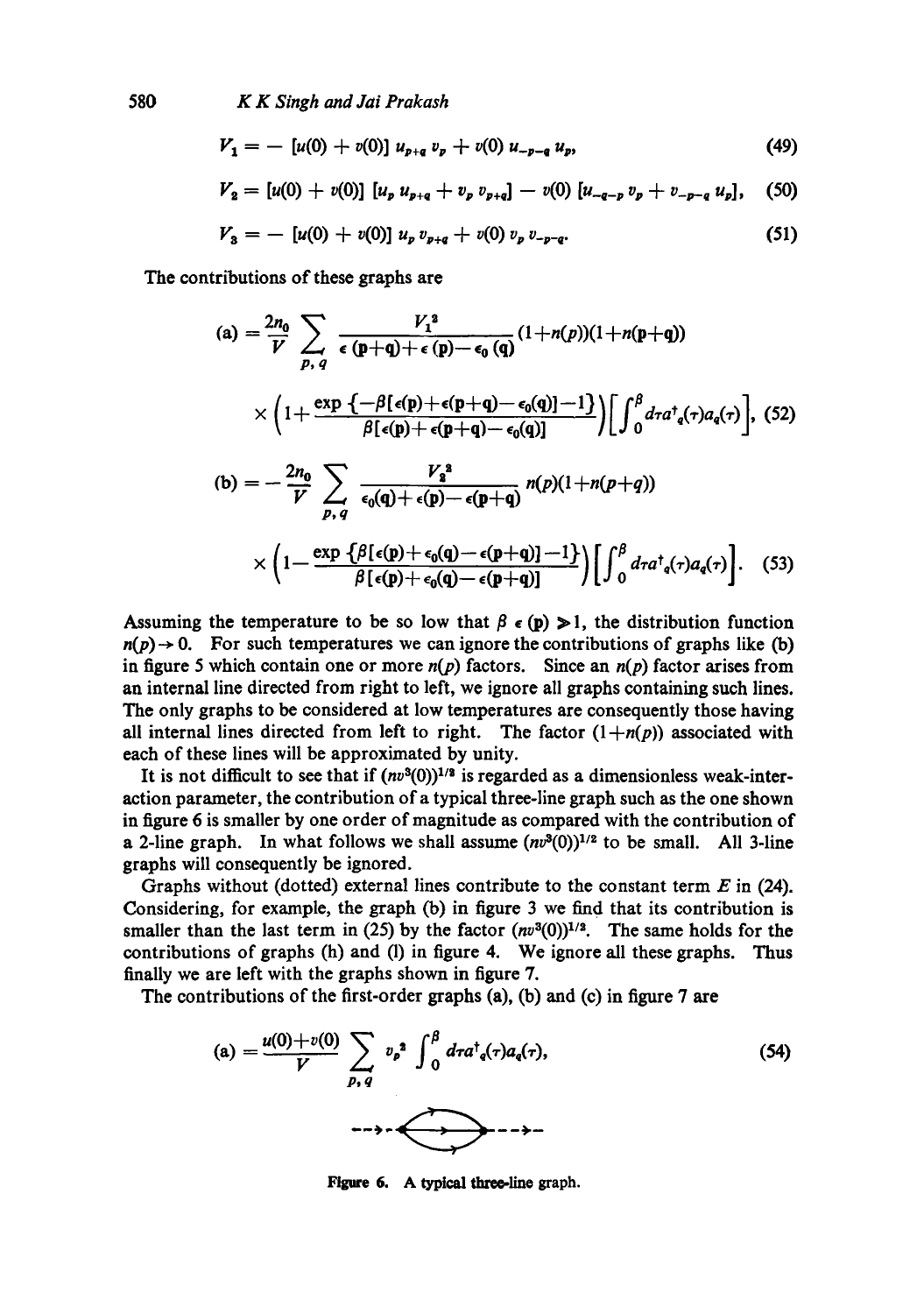*Statistical mechanics of bosons* 



Figure 7. First-order and second-order graphs to be evaluated finally.

(b) = 
$$
-\frac{v(0)}{2V} \sum_{p,q} u_p v_p \int_0^\beta d\tau a_{-q}^\dagger(\tau) a_{-q}^\dagger(\tau),
$$
 (55)

(c) = 
$$
-\frac{v(0)}{2V} \sum_{p,q} u_p v_p \int_0^\beta d\tau a_{-q}(\tau) a_q(\tau)
$$
. (56)

In writing the contributions (54) to (56) we have assumed  $| \mathbf{q} | < k_0$ . This is a valid approximation since at very low temperatures only small momenta are important. The coefficients of the operator terms in (54) to (56) are of the order of magnitude  $nv(0)(nv^{3}(0))^{1/2}$ . As  $(nv^{3}(0))^{1/2}$  is assumed to be a small quantity, we can consider  $v(0)(nv^{3}(0))^{1/2}$  to be of the same order of magnitude as  $u(0)$ . The terms (54) to (56) then become comparable to the first two terms of  $H(q)$  in (32). As we shall see, contributions of the same order arise from the second-order graphs (d), *(e), (f)* and (g) in figure 7 also. One can, therefore, hope that if all terms of the same order are collected together, the difficulty with the low momentum spectrum mentioned in § 2 may disappear.

The contributions of the second-order graphs in figure 7 are

(d) = 
$$
\sum_{q, p} \frac{V_1^2}{\epsilon(p)} \int_0^\beta d\tau \, a^{\dagger}{}_q(\tau) \, a_q(\tau),
$$
 (57)

(e) = 
$$
\sum_{p,q} \frac{V_3^2}{\epsilon(p)} \int_0^\beta dr \, a_{q}(\tau) \, a_q(\tau) + \sum_{p,q} \frac{V_3^2}{\epsilon(p)},
$$
 (58)

$$
(f) = -\sum_{p,\,q} \frac{V_1 \, V_3}{\epsilon(p)} \int_0^\beta d\tau \, a^{\dagger}_{\,q}(\tau) \, a^{\dagger}_{\,-q}(\tau), \tag{59}
$$

(g) = 
$$
-\sum_{p,q} \frac{V_1 V_3}{\epsilon(p)} \int_0^\beta d\tau \, a_{-q}(\tau) \, a_q(\tau), \tag{60}
$$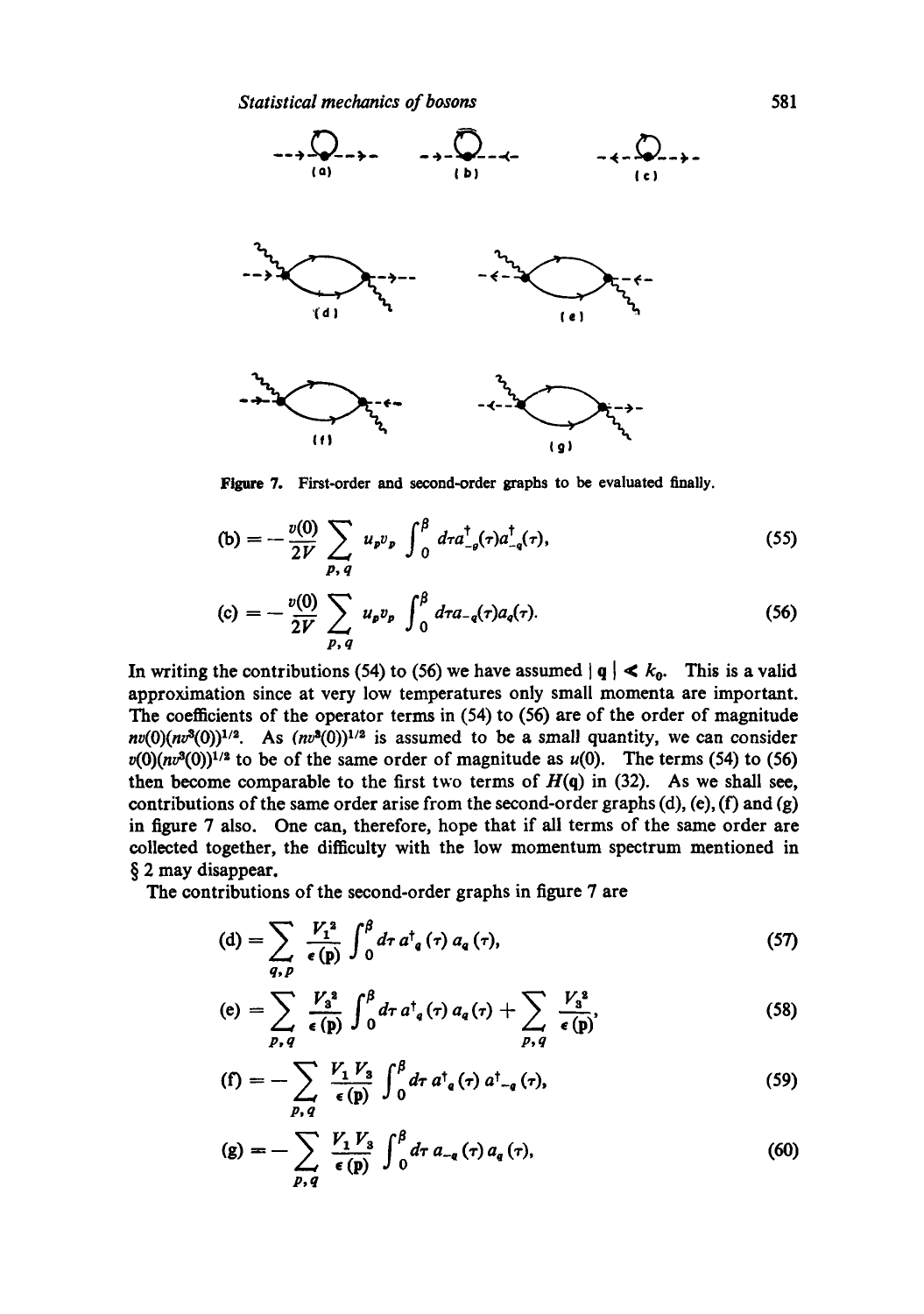where we have again assumed  $|q| \le k_0$ . The second term in (58) will be ignored since it makes a contribution to  $E/V$  of order  $V^{-1}$ .

On substituting for  $u_p^2$  and  $u_p v_p$  from (14) and (16) in (54) to (56), we obtain for  $g_1(q, \tau)$  defined by (40) the result

$$
g_1(q, \tau) = \frac{v(0)}{V} \sum_{p, q} \left\{ \frac{1}{2} \left( \frac{f(p)}{\epsilon(p)} - 1 \right) a^{\dagger}{}_q(\tau) a_q(\tau) - \frac{1}{4} \frac{h(p)}{\epsilon(p)} [a^{\dagger}{}_q(\tau) a_{-q}(\tau) + a_{-q}(\tau) a_q(\tau)] \right\}.
$$
 (61)

On using the expressions (49) and (51) for  $V_1$  and  $V_3$  the total contribution of secondorder graphs can be written as

$$
\int_{0}^{\beta} d \tau g_{2} (q, \tau) g_{2} (q, \tau)
$$
\n
$$
= n_{0} v^{2} (0) \sum_{P, q} \frac{f(p) [f(p) - h(p)]}{V \epsilon^{3} (p)} a^{\dagger}_{q} (\tau) a_{q} (\tau)
$$
\n
$$
- n_{0} v^{2} (0) \sum_{P, q} \frac{h(p) [f(p) - h(p)]}{2 V \epsilon^{3} (p)} [a^{\dagger}_{q} (\tau) a^{\dagger}_{-q} (\tau) + a_{-q} (\tau) a_{q} (\tau)].
$$
\n(63)

Substituting in (37) the contributions of the first and second order terms we find

$$
Z = Z_0 \text{ Tr } \exp \left[ -\beta H_0(q) \right] \left\{ 1 - \int_0^\beta d\tau \left[ H(q, \tau) + g_1(q, \tau) - g_2(q, \tau) \right] + \int_0^\beta d\tau_1 \int_0^{\tau_1} d\tau_2 \left[ H(q, \tau_1) + g_1(q, \tau_1) \right] \left[ H(q, \tau_2) + g_1(q, \tau_2) \right] + \text{higher order terms} \right\}. \tag{64}
$$

The connected graphs arising from the third and higher order terms in (37) give contributions to  $g_1$  and  $g_2$  in (64) which are of higher order in the small parameter  $(n v<sup>3</sup> (0))<sup>1/2</sup>$ . They will be ignored. It is, however, important to discuss the role of disconnected graphs arising in various orders. If we had carried out a complete trace of the density matrix rather than a partial one, the well-known connected-graph theorem (see e.g. Abrikosov *et a11963)* tells us that the disconnected graphs simply lead to exponentiation of the contribution of the connected graphs. However, when only a partial trace is carried out, the contributions of the connected graphs contain timeordered products of small momentum operators  $a_q(\tau)$ ,  $a_{q}(\tau)$ , and the usual method of proving the connected-graph theorem does not work. In this case, one has to verify that the disconnected graphs do lead to exponentiation of the contribution of connected graphs. An illustration is provided by the third term in the parenthesis in (64). It represents the contribution of disconnected graphs in second order but has the form of the time-ordered product of the contributions of connected graphs in first order *(ef* equation (39)). To establish full exponentiation of the connectedgraph contributions  $g_1(q)$  and  $g_2(q)$  we must first show that disconnected graphs in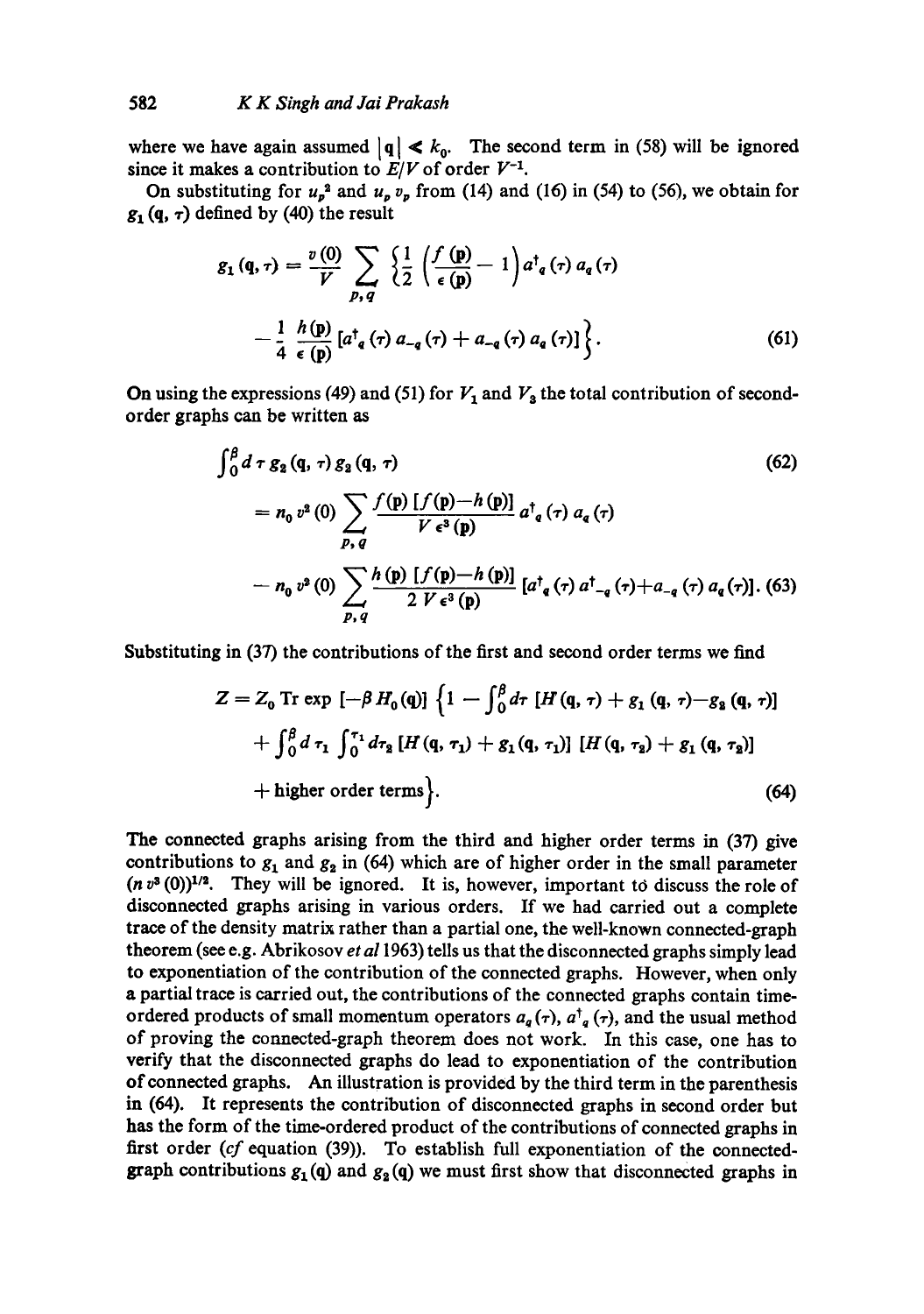third and fourth orders have the effect of adding a term  $g_2$  to each of the factors  $(H+g_1)$  in the third term in (64). This is somewhat tedious but easy to check. It is more difficult to show that disconnected graphs arising in higher orders produce terms in (64) which may be identified with the third and higher order terms in the expansion of exp  $[-\beta (H_0+h_1)]$  where  $h_1$  denotes  $(H+g_1+g_2)$ . We do not know of any general method of proving this result. For the much simpler case of a classical spin field, Wilson and Kogut (1974) have remarked that it is rather cumbersome to establish the corresponding result. We shall assume exponentiation of the contribution of connected graphs to hold to all orders. An indirect justification for this assumption will emerge in  $\S 4$  when we show that the results obtained on its basis are in complete agreement with those obtained by Green's function methods.

Assuming exponentiation, (64) can be written as

$$
Z = Z_0 \exp\left[-\beta H_e(q)\right] \tag{65}
$$

where the effective hamiltonian  $H_e$  (q) is given by

$$
H_e(\mathbf{q}) = H_0(\mathbf{q}) + H(\mathbf{q}) + g_1(\mathbf{q}) + g_2(\mathbf{q})
$$
  
=  $\sum_q f_e(\mathbf{q}) a^{\dagger}{}_q a_q + \frac{1}{2} \sum_q h_e(\mathbf{q}) (a_q a_{-q} + a^{\dagger}{}_{-q} a^{\dagger}{}_q);$  (66)

$$
f_e(\mathbf{q}) = \frac{q^2}{2} - \mu + n_0 u(0) + n_0 u(\mathbf{q}) + C_1(\mathbf{q});
$$
 (67)

$$
h_e(q) = n_0 u(q) + C_2(q); \qquad (68)
$$

$$
C_1(\mathbf{q}) = \frac{v(0)}{V} \sum_{p} \left\{ \frac{f(\mathbf{p})}{2 \epsilon(\mathbf{p})} - \frac{1}{2} - \frac{n_0 v(0) f(\mathbf{p}) \left[ f(\mathbf{p}) - h(\mathbf{p}) \right]}{\epsilon^3(\mathbf{p})} \right\};\tag{69}
$$

$$
C_2(q) = \frac{v(0)}{V} \sum_{p} \left\{ -\frac{h(p)}{2 \epsilon(p)} + \frac{n_0 v(0) h(p) [f(p) - h(p)]}{\epsilon^3(p)} \right\}.
$$
 (70)

The effective hamiltonian (66) is of the same form as the Bogolubov hamiltonian (5). It is diagonalised by the transformation (13). The result is

$$
H_e(\mathbf{q}) = \frac{1}{2} \sum_q [E(\mathbf{q}) - f_e(\mathbf{q})] + \sum_q E(\mathbf{q}) b^{\dagger}{}_q b_q \tag{71}
$$

$$
E(\mathbf{q}) = [f_e^2(\mathbf{q}) - h_e^2(\mathbf{q})]^{1/2}.
$$
 (72)

The thermodynamic potential  $\Omega$  is now easily calculated. We find

$$
\Omega = \frac{u(0)}{2 V} N_0^2 - \mu N_0 + \frac{1}{2} \sum_p [\epsilon(p) - f(p)]
$$
  
+  $\frac{1}{\beta} \sum_q \ln (1 - \exp [-\beta E(q)]) + \frac{1}{2} \sum_q [E(q) - f_e(q)]$   
+  $\frac{1}{\beta} \sum_p \ln (1 - \exp [-\beta \epsilon(p)])$  (73)

 $P - 5$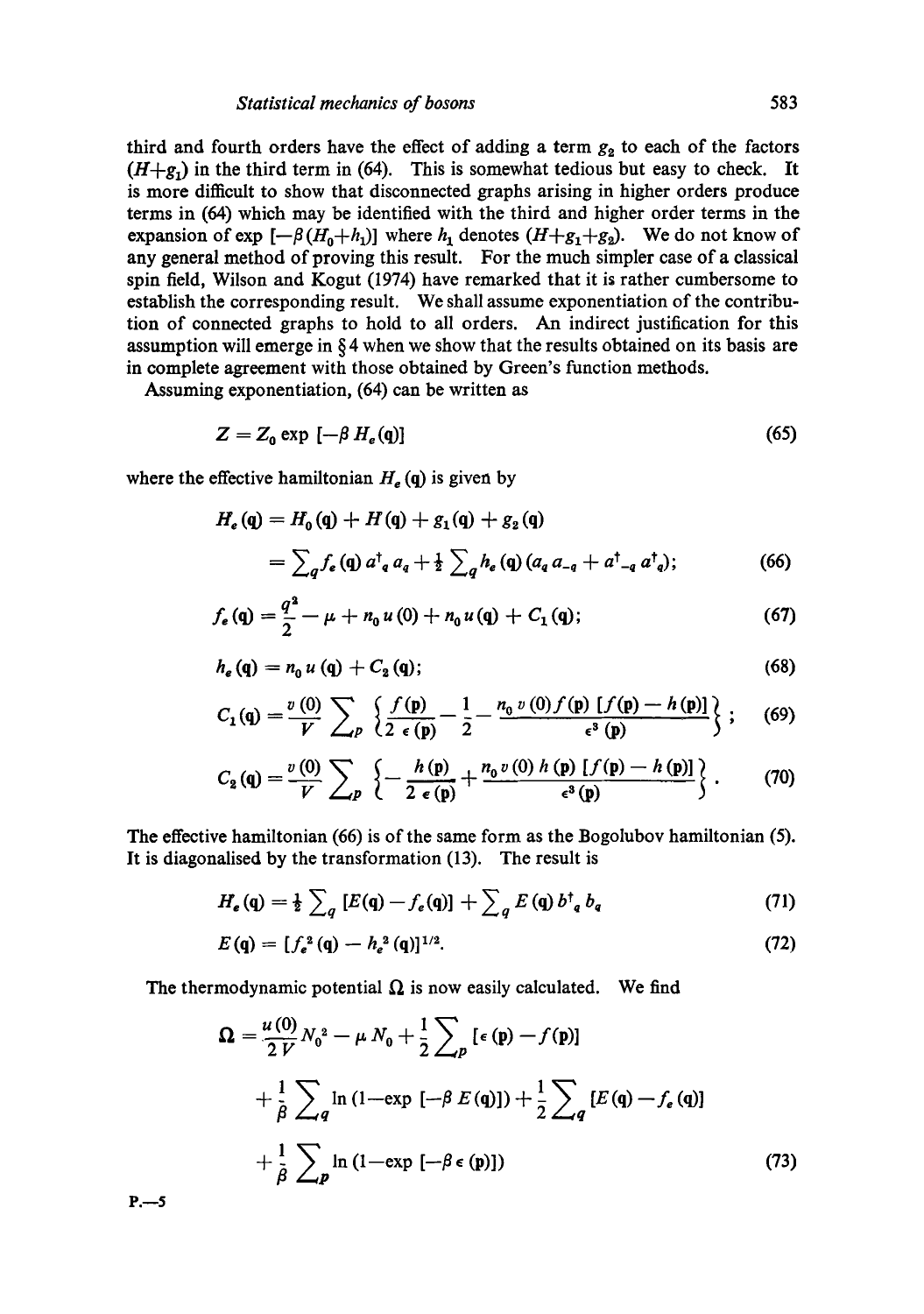# **4. Excitations and thermodynamics at low temperatures**

The expression (72) for the small momentum excitations involves the unknown quantities  $n_0$  and  $\mu$  which are to be determined according to (36) and (8). For the thermodynamic potential in these equations we can now use the approximate expression (73). At low temperatures, the last term in (73) can be ignored. The last but one term can also be neglected in comparison with the other temperature-independent terms because the  $q$  vectors occupy a small volume in momentum space. The approximate expression to be used for  $\Omega$  thus is

$$
\Omega = \frac{1}{2}u(0)N_0^2/V - \mu N_0 + \frac{1}{2}\sum_p [\epsilon(p) - f(p)]
$$
  
+  $\frac{1}{\beta}\sum_q \ln(1 - \exp(-\beta E(q)).$  (74)

Using (74) in (8) and (36), and remembering that  $E$  (q) is a functional of  $f(p)$ ,  $h(p)$ ,  $f_0(q)$  and  $h_0(q)$ , we get

$$
n' = \frac{1}{2V} \sum_{p} \left( 1 - \frac{f(p)}{\epsilon(p)} \right) + A_1 + A_1 \frac{v(0)}{2V} \sum_{p} \left[ \left( \frac{1}{\epsilon(p)} - \frac{f^2(p)}{\epsilon^2(p)} \right) + n_0 v(0) \left( \frac{f(p)}{\epsilon^3(p)} - \frac{2(f(p) - h(p))}{\epsilon^3(p)} + \frac{3f(p) \left[ f(p) - h(p) \right]^2}{\epsilon^5(p)} \right) \right]
$$
  

$$
- A_4 \frac{v(0)}{2V} \sum_{p} \left[ \frac{f(p) h(p)}{\epsilon^3(p)} - n_0 v(0) \left( \frac{f(p)}{\epsilon^3(p)} - \frac{2[f(p) - h(p)]}{\epsilon^3(p)} \right) \right]
$$
  

$$
- \frac{3f(p) \left[ f(p) - h(p) \right]^2}{\epsilon^5(p)} \right]
$$
  

$$
\mu = nu(0) + \frac{v(0)}{2V} \sum_{p} \left[ \left( \frac{p^2}{2} - \mu + n_0 u(0) \right) / \epsilon(p) - 1 \right]
$$
  

$$
- A_1 \frac{v^2(0)}{2V} \sum_{p} (f(p) - h(p))^2 / \epsilon^3(p)
$$
  

$$
+ (A_1 - A_4) \left[ u(0) + \frac{v^2(0)}{V} \sum_{p} \frac{[f(p) - h(p)]^3}{2\epsilon^5(p)} [2h(p) - f(p)] \right], (76)
$$

$$
A_1 = \int \frac{f_e(\mathbf{q})}{E(\mathbf{q})} \left\{ \exp \left[ \beta E(\mathbf{q}) \right] - 1 \right\}^{-1} \frac{d^3 q}{(2\pi)^3}, \tag{77}
$$

$$
A_u = \int \frac{h_e(\mathbf{q})}{E(\mathbf{q})} \left\{ \exp \left[ \beta E(\mathbf{q}) \right] - 1 \right\}^{-1} \frac{d^3 q}{(2\pi)^3}.
$$
 (78)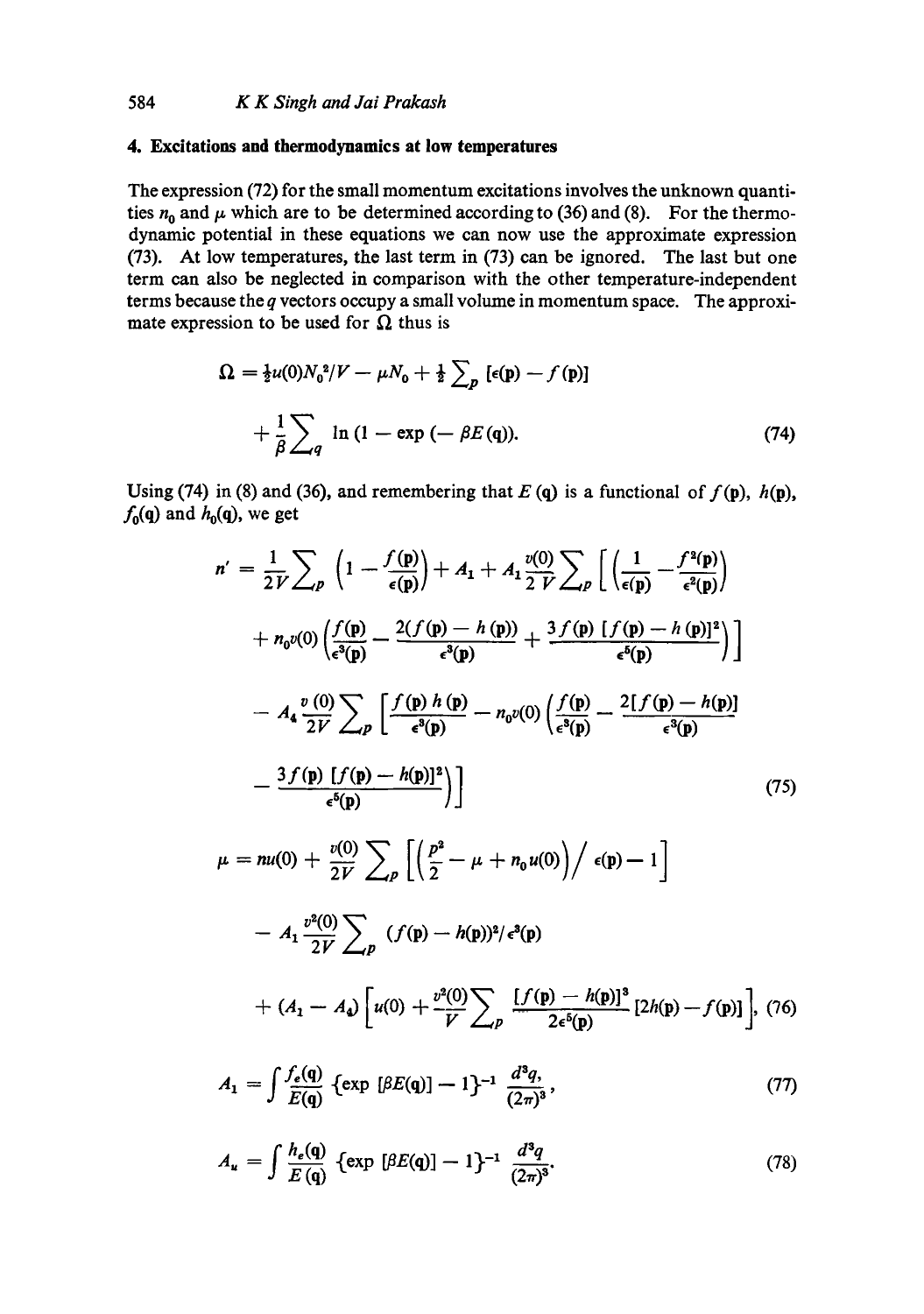# *Statistical mechanics of bosons* 585

The coefficients multiplying  $A_1$  and  $A_4$  in (75) are easily seen to be proportional to the small parameter  $(nv^3(0))^{1/2}$  which we shall denote by s. In the first term in (75) we write  $f(p)$ ,  $h(p)$  and  $\epsilon(p)$  as

$$
f(\mathbf{p}) = f_0(\mathbf{p}) + \delta f(\mathbf{p}),\tag{79}
$$

$$
h(\mathbf{p}) = h_0(\mathbf{p}) + \delta h(\mathbf{p}),\tag{80}
$$

$$
\epsilon(\mathbf{p}) = \epsilon_0(\mathbf{p}) + \delta \epsilon(\mathbf{p}), \tag{81}
$$

$$
f_0(\mathbf{p}) = p^2/2 + nv(0),\tag{82}
$$

$$
h_0(\mathbf{p}) = nv(0),\tag{83}
$$

$$
\epsilon_0(\mathbf{p}) = [f_0^2(\mathbf{p}) - h_0^2(\mathbf{p})]^{1/2} \tag{84}
$$

$$
\delta f(\mathbf{p}) = nu(0) - \mu - n'[u(0) + v(0)], \qquad (85)
$$

$$
\delta h(\mathbf{p}) = -n'v(0),\tag{86}
$$

$$
\delta \epsilon(\mathbf{p}) = [f_0(\mathbf{p}) \delta f(\mathbf{p}) - h_0(\mathbf{p}) \delta h(\mathbf{p})] / \epsilon_0(\mathbf{p})
$$
\n(87)

and treat  $\delta f(\mathbf{p})$ ,  $\delta h(\mathbf{p})$  and  $\delta \epsilon(\mathbf{p})$  as small in comparison with  $f_0(\mathbf{p})$ ,  $h_0(\mathbf{p})$  and  $\epsilon_0(\mathbf{p})$ . We then find

$$
n' = n'_{\infty} + A_1 + O(sA_1) + (sA_4),
$$
\n(88)

$$
n'_{\infty} = \frac{2n}{3\pi^2} [nv^3(0)]^{1/2} [v^3 - (v^2 + 1)^{3/2}(v^2 + 1)^{1/2}], \tag{89}
$$

where  $\nu$  given by

$$
\nu^2 = k_0^2 / 4nv(0),\tag{90}
$$

can be assumed to be a quantity of order unity.

In the expression (76) for  $\mu$ , the second term on using (81) can be written as

$$
\frac{v(0)}{2V}\sum_{p}\left(\frac{p^2}{2\epsilon_0\left(\mathbf{p}\right)}-1\right)+\frac{n'v^2(0)}{2V}\sum_{p}\frac{p^4}{4\epsilon_0^3(\mathbf{p})}+O(s\mu). \hspace{1.5cm} (91)
$$

Substituting for n' the first two terms of (88) and replacing  $f(\mathbf{p})$  and  $h(\mathbf{p})$  in the rest of the terms of (76) by  $f_0(\mathbf{p})$  and  $h_0(\mathbf{p})$  respectively, we obtain

$$
\mu = \mu_{\infty} + (A_1 - A_4) \left[ u(0) - \frac{v^2(0)}{2\pi^2} (k_r - k_0) + \frac{v(0) (nv^3(0))^{1/2}}{\pi^2} f(v) \right], (92)
$$

$$
\mu_{\infty} = n \left[ u(0) - \frac{v^2(0) (k_r - k_0)}{2\pi^2} + \frac{v(0) (nv^3(0))^{1/2}}{\pi^2} F(v) \right], \tag{93}
$$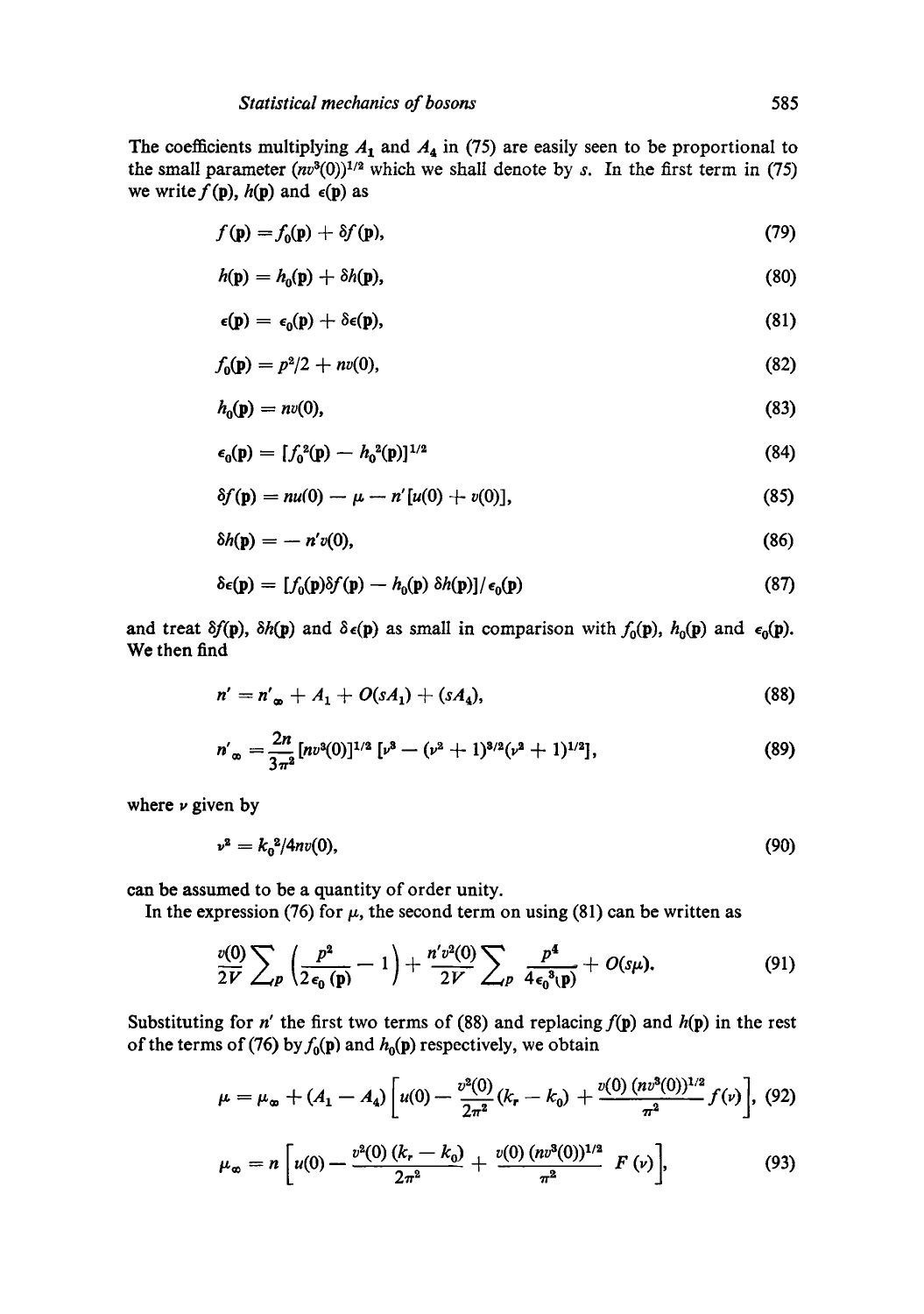586 *K K Singh and Jai Prakash* 

$$
f(\nu)=(\nu^2+1)^{1/2}+\frac{5}{2}(\nu^2+1)^{-1/2}-\frac{1}{2}(\nu^2+1)^{-3/2}-\nu,
$$
 (94)

$$
F(\nu) = \frac{2}{3}\nu^3 + 2(\nu^2 + 1)^{1/2} - \frac{2}{3}(\nu^2 + 1)^{3/2} - \nu.
$$
 (95)

In order to calculate the leading low temperature terms of various thermodynamic quantities we can ignore the temperature dependence of the  $E(q)$ 's in (74). The  $E(q)$ 's are then given by (72) with

$$
f_e(\mathbf{q}) = \frac{q^2}{2} - \mu_\infty + n u(0) + n u(\mathbf{q}) + C_1(\mathbf{q}), \qquad (96)
$$

$$
h_e(\mathbf{q}) = nu(0) + C_2(\mathbf{q}). \tag{97}
$$

On replacing  $f(\mathbf{p})$ ,  $h(\mathbf{p})$  and  $\epsilon(\mathbf{p})$  by  $f_0(\mathbf{p})$ ,  $h_0(\mathbf{p})$  and  $\epsilon_0(\mathbf{p})$  respectively, the expressions (69) and (70) for  $C_1(q)$  and  $C_2(q)$  give

$$
C_1(q) = -\frac{nv^2(0)(k_r - k_0)}{\pi^2} + \frac{nv(0)(nv^3(0))^{1/2}}{\pi^2} f_1(v),
$$
\n(98)

$$
C_2(q) = -\frac{nv^2(0)(k_r - k_0)}{2\pi^2} + \frac{nv(0)(nv^3(0))^{1/2}}{\pi^2}f_2(v),
$$
\n(99)

$$
f_1(\nu) = 3(\nu^2+1)^{1/2} + (\nu^2+1)^{-1/2} + (2/3)\nu^3 - 2/3(\nu^2+1)^{3/2} - 2\nu,
$$
 (100)

$$
f_2(v) = (v^2 + 1)^{1/2} + (v^2 + 1)^{-1/2} - v.
$$
 (101)

Comparison of (93) with (98) and (99) shows that

$$
\mu_{\infty} = nu(0) + C_1(0) - C_2(0). \tag{102}
$$

The Hugenholtz-Pines theorem (Hugenholtz and Pines 1959) is thus satisfied in the approximation considered. Substituting for  $\mu_{\infty}$  and  $C_2(q)$  from (102) and (99) in (96) and (97), we get

$$
f_e(\mathbf{q}) = \frac{q^2}{2} + n \left( u(0) - \frac{v^2(0)(k_r - k_0)}{2\pi^2} \right) + \frac{nv(0)(nv^3(0))^{1/2}}{\pi^2} f_2(\nu), \tag{103}
$$

$$
h_e(\mathbf{q}) = n \left( u(0) - \frac{v^2(0)(k_r - k_0)}{2\pi^2} \right) + \frac{nv(0)(nv^3(0))^{1/2}}{\pi^2} f_2(\nu).
$$
 (104)

It is convenient to write the above results in terms of the scattering amplitudes associated with the total potential  $u(\mathbf{r})$  and the repulsive part  $v(\mathbf{r})$ . The zero momentum scattering amplitude  $a$  associated with  $v(r)$  is given by the Born series

$$
4\pi a = v(0) - \frac{k_r v^2(0)}{2\pi^2} + \dots \tag{105}
$$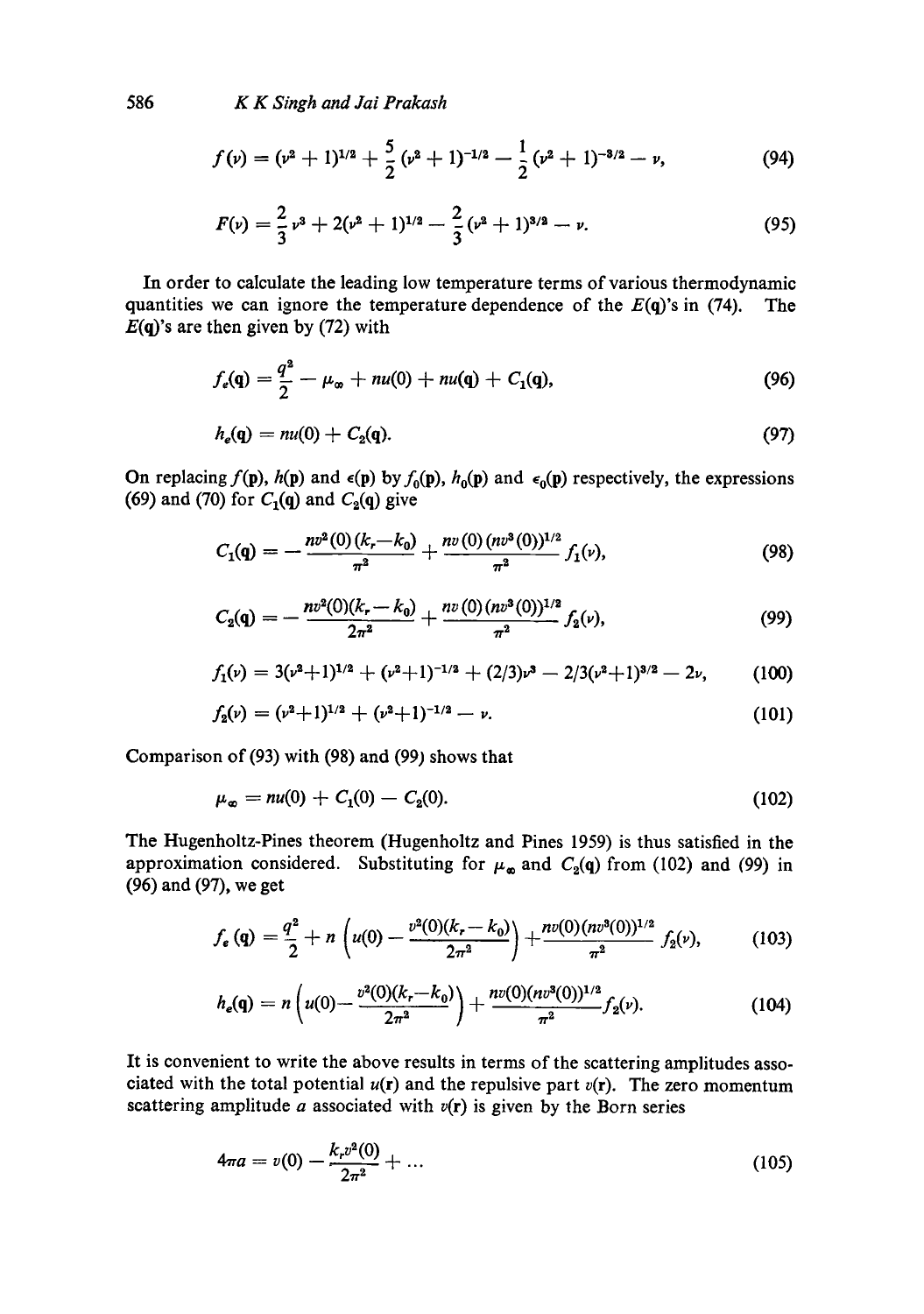while the scattering amplitude  $a_T$  associated with the total potential is

$$
4\pi a_T = u(0) - \frac{v^2(0)(k_r - k_0)}{2\pi^2} - \frac{k_0^2 u^2(0)}{2\pi^2}.
$$
 (106)

Remembering that  $|u(0)| \ll v(0)$ , we can drop the last term in (106). As  $a_T$  is negative, we shall denote it by  $(-b)$ . In terms of a and b, (103) and (104) become

$$
f_e(\mathbf{q}) = \frac{q^2}{2} - 4\pi b n + 32n a \left(\pi n a^3\right)^{1/2} f_2(\nu), \tag{107}
$$

$$
h_e(\mathbf{q}) = -4\pi b n + 32n a \left(\pi n a^3\right)^{1/2} f_2(\nu), \tag{108}
$$

$$
\nu = k_0 a / (16 \pi n a^3)^{1/2}.
$$
\n(109)

The excitations *E(q)* are given by

$$
E(\mathbf{q}) = \left[\frac{q^2}{2}\left(\frac{q^2}{2} + 2h_e(\mathbf{q})\right)\right]^{1/2}.
$$
 (110)

They are well defined in the limit  $q \rightarrow 0$  provided

$$
\left[-\frac{b}{a} + \frac{2k_0 a}{\pi} \frac{f_2(v)}{v}\right] > 0. \tag{111}
$$

The function  $f_2(v)$  (eq. (101)) is a monotonically decreasing function of  $\nu$  having the limiting forms

$$
f_2(\nu) \longrightarrow 2, \quad f_2(\nu) \longrightarrow \left(\frac{3}{2\nu}\right). \tag{112}
$$

The inequality (111) implies a restriction on the density for given values of the parameters *(b/a)* and  $k_0a$ . For example, if  $(b/a)=k_0a=0.1$ , the inequality (111) is satisfied for densities such that  $\nu < 0.8$ , i.e.  $(16\pi n a^3)^{1/2} > 0.12$ . We conclude that a system of bosons with attractive interaction can be in stable equilibrium only if the density is greater than a certain minimum value determined by (111).

We next calculate the free energy  $F$  given by

$$
F = \Omega + \mu N. \tag{113}
$$

Substituting for  $\Omega$  from (74), we get

$$
F/V = \frac{1}{2}(n^2 + n'^2)u(0) + [\mu - nu(0)]n' + \frac{1}{2V} \sum_{p} [\epsilon(p) - f(p)] + \frac{1}{\beta V} \sum_{q} \ln (1 - \exp [-\beta E(q)]).
$$
 (114)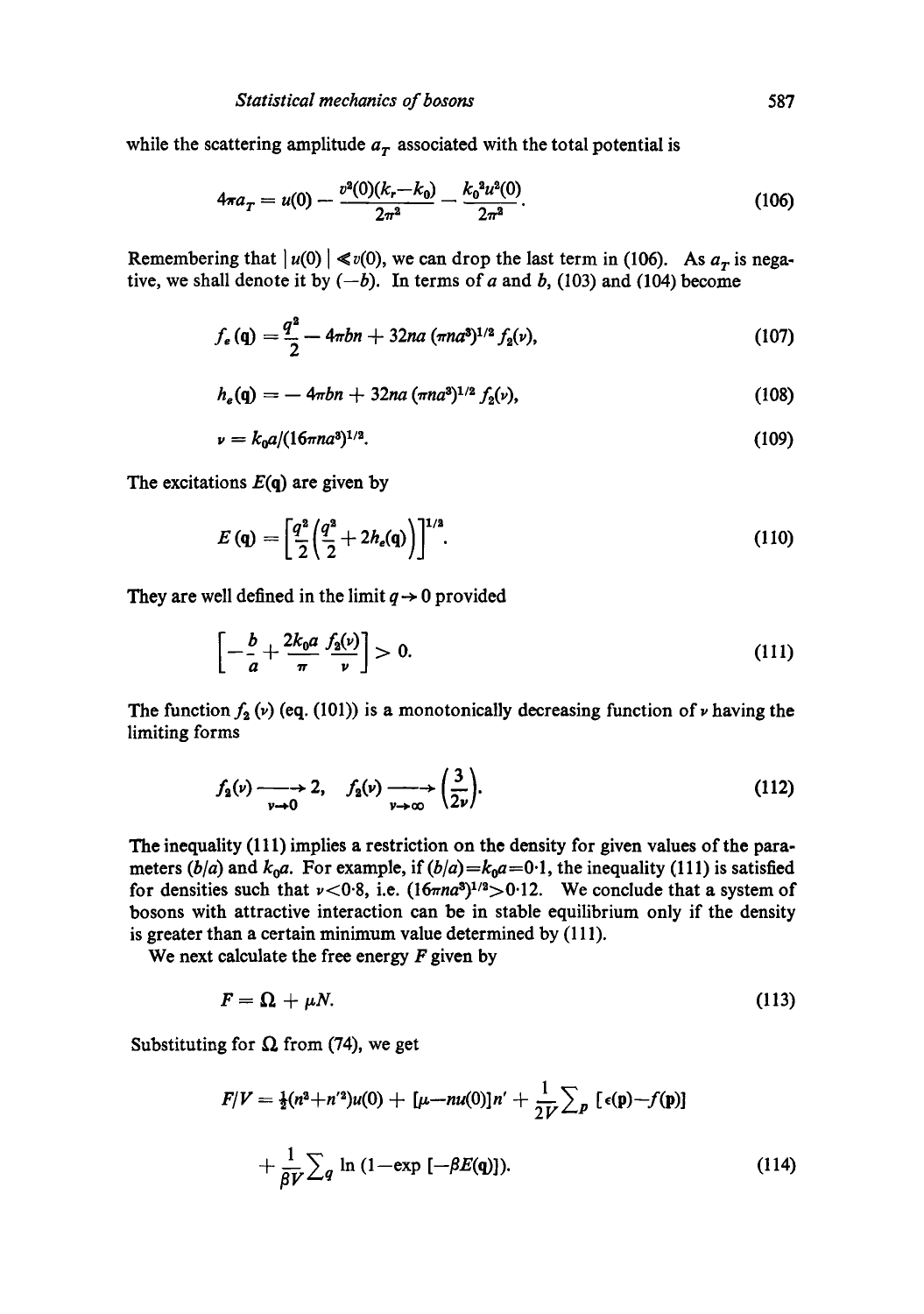To extract the leading low temperature terms it is convenient to write

$$
\mu = \mu_{\infty} + \mu_{T},\tag{115}
$$

$$
n'=n'_{\infty}+n'_{T},\qquad(116)
$$

 $\mu_{\tau}$  and  $n'_{\tau}$  denoting the temperature dependent parts of  $\mu$  and  $n'$  in (92) and (88). The first and second terms in (114) are then seen to make temperature-dependent contributions of order  $(n'_{\infty}u(0)n'_{r})$  and  $(\mu_{\infty}n'_{r})$  respectively. Since  $\mu_{\infty}$  is an order larger than  $(n'_{\infty} u(0))$ , the leading low temperature contribution comes from the second term on replacing  $\mu$  by  $\mu_{\infty}$ . It is easily seen to be of the same order as the last term in (114). A contribution of the same order arises from the third term in (I 14) also on writing

$$
\frac{1}{2V}\sum_{p} \left[ \epsilon(\mathbf{p}) - f(\mathbf{p}) \right] = \frac{1}{2V}\sum_{p} \left[ \epsilon_0(\mathbf{p}) - f_0(\mathbf{p}) \right] - \frac{n'v(0)}{2V}\sum_{p} \left( \frac{p^2}{2\epsilon_0(\mathbf{p})} - 1 \right) + n'\infty \left[ -\mu + nu(0) - n'u(0) \right]. \tag{117}
$$

Collecting terms of the same order, we obtain

$$
\frac{F}{V} = \frac{E_0}{V} + \frac{1}{\beta} \int \frac{d^3q}{(2\pi)^3} \ln \{1 - \exp \left[ -\beta E(\mathbf{q}) \right] \},\tag{118}
$$

$$
\frac{E_0}{V} = \frac{1}{2} n^2 u(0) + \frac{1}{2} \int \frac{d^3 p}{(2\pi)^3} [\epsilon_0(\mathbf{p}) - f_0(\mathbf{p})], \qquad (119)
$$

 $E_0$  evidently represents the ground state energy. On carrying out the integration, we find for  $E_0$  the explicit result

$$
\frac{E_0}{V} = 2\pi a n^2 \left[ -\frac{b}{a} + \frac{32}{15\pi} k_0 a \frac{F_1(v)}{v} \right],
$$
\n(120)

$$
F_1(\nu) = \frac{15}{2} \left( \frac{\nu^5}{5} - \frac{(\nu^2 + 1)^{5/2}}{5} + \frac{(\nu^2 + 1)^{3/2}}{3} + \frac{\nu^3}{6} - \frac{\nu}{8} \right). \tag{121}
$$

Like  $f_2(v)$ ,  $F_1(v)$  is also a monotonically decreasing function having the limiting forms

$$
F_1(v) \xrightarrow[v \to 0]{} 1,
$$
  

$$
F_1(v) \xrightarrow[v \to \infty]{} \frac{15}{16} \left( \frac{1}{v} - \frac{5}{48v^2} + \dots \right).
$$
 (122)

Equation (120) is identical with the result obtained by Singh and Kumar (1967) by the Green function method but differs from the result of Huang (1959) as regards the function  $F_1(v)$  due to a mistake in his subtraction procedure. The ground state energy  $E_0$  has been plotted as a function of the volume per particle by Singh and Kumar (1967) for a few typical values of the ratio  $(b/a)/(k_0 a)$ . The plots show the existence of an N-body bound state at zero pressure.